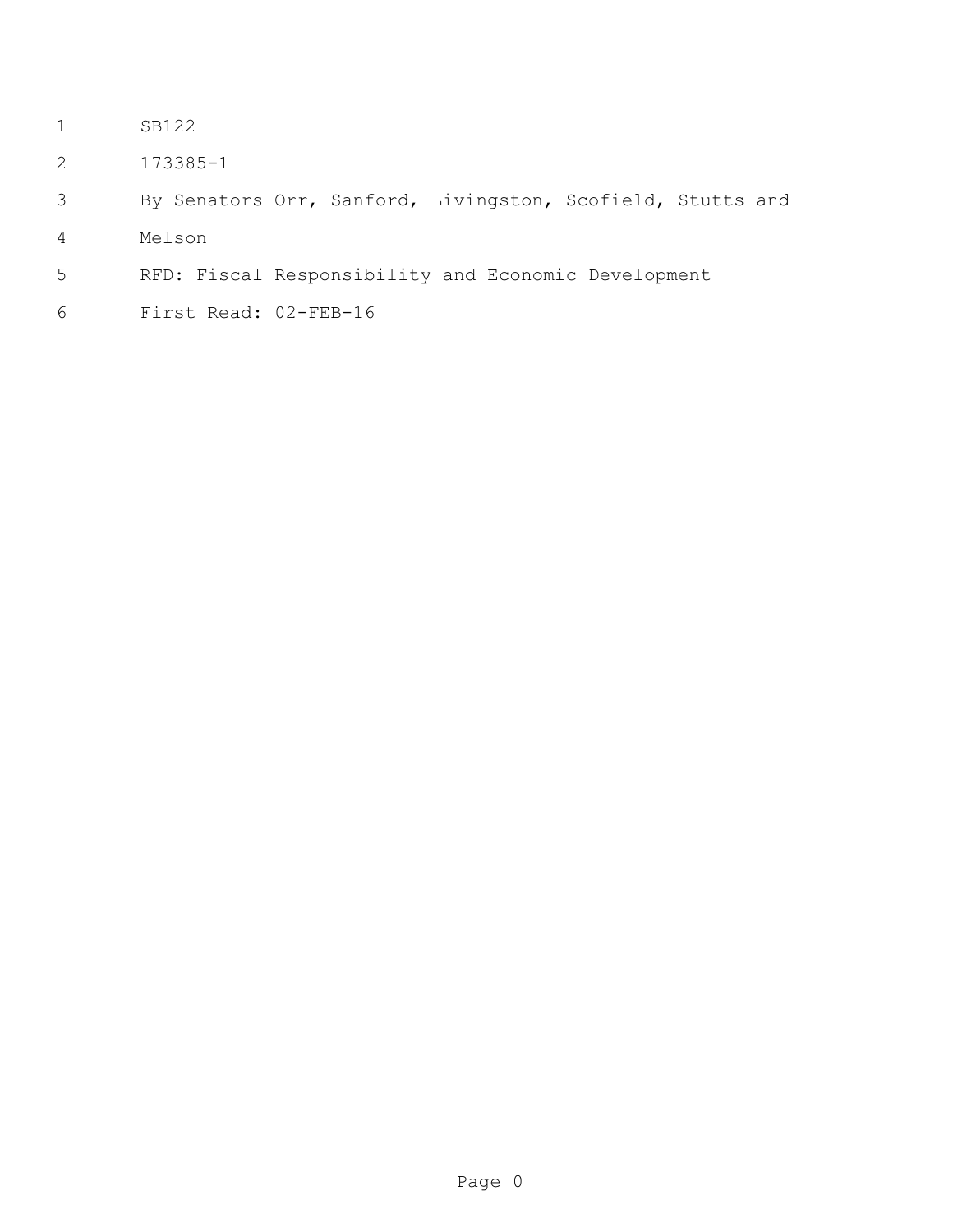173385-1:n:02/02/2016:KMS/th LRS2016-383 SYNOPSIS: This bill would revise portions of the workers' compensation law to limit an employer's liability for permanent total disability benefits 11 after the sixty-fifth birthday of the employee, and 12 to limit the obligation of an employer to pay medical benefits if an employee does not seek medical attention for a claimed work injury within a certain time period. A BILL 18 TO BE ENTITLED 19 AN ACT To amend Sections 25-5-57 and 25-5-77, Code of Alabama 1975, relating to workers' compensation; to limit an employer's liability for permanent total disability benefits after an employee reaches the age of 65; and to limit the obligation of an employer to pay the medical benefits of an employee who does not promptly seek medical attention for a claimed work injury.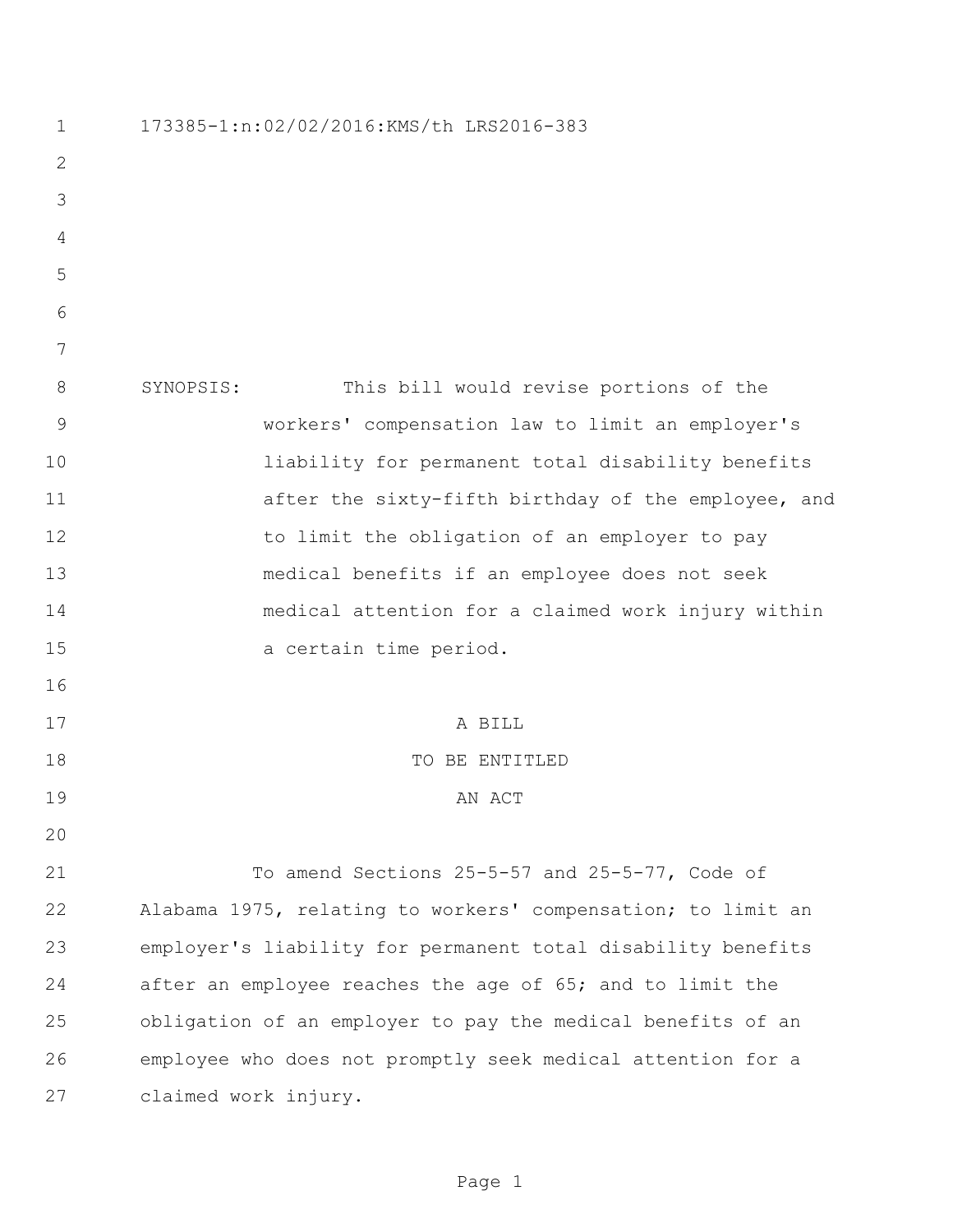BE IT ENACTED BY THE LEGISLATURE OF ALABAMA:

 Section 1. Sections 25-5-57 and 25-5-77 of the Code of Alabama 1975, are amended to read as follows:

"§25-5-57.

 "(a) Compensation schedule. Following is the schedule of compensation:

7 "(1) TEMPORARY TOTAL DISABILITY. For injury producing temporary total disability, the compensation shall be 66 2/3 percent of the average weekly earnings received at the time of injury, subject to a maximum and minimum weekly compensation as stated in Section 25-5-68, but if at the time of injury the employee received average weekly earnings of less than the minimum stated in Section 25-5-68, then he or 14 she shall receive the full amount of the average weekly earnings per week. This compensation shall be paid during the 16 time of the disability, but at the time as a temporary total disability shall become permanent, compensation for the continued total disability shall be governed by (a)(4) of this section with respect to permanent total disability. Payments are to be made at the intervals when the earnings were payable, as nearly as may be, unless the parties otherwise agree.

## "(2) TEMPORARY PARTIAL DISABILITY.

 "a. Amount and Duration of Compensation. For temporary partial disability, the compensation shall be 66 2/3 percent of the difference between the average weekly earnings of the worker at the time of the injury and the average weekly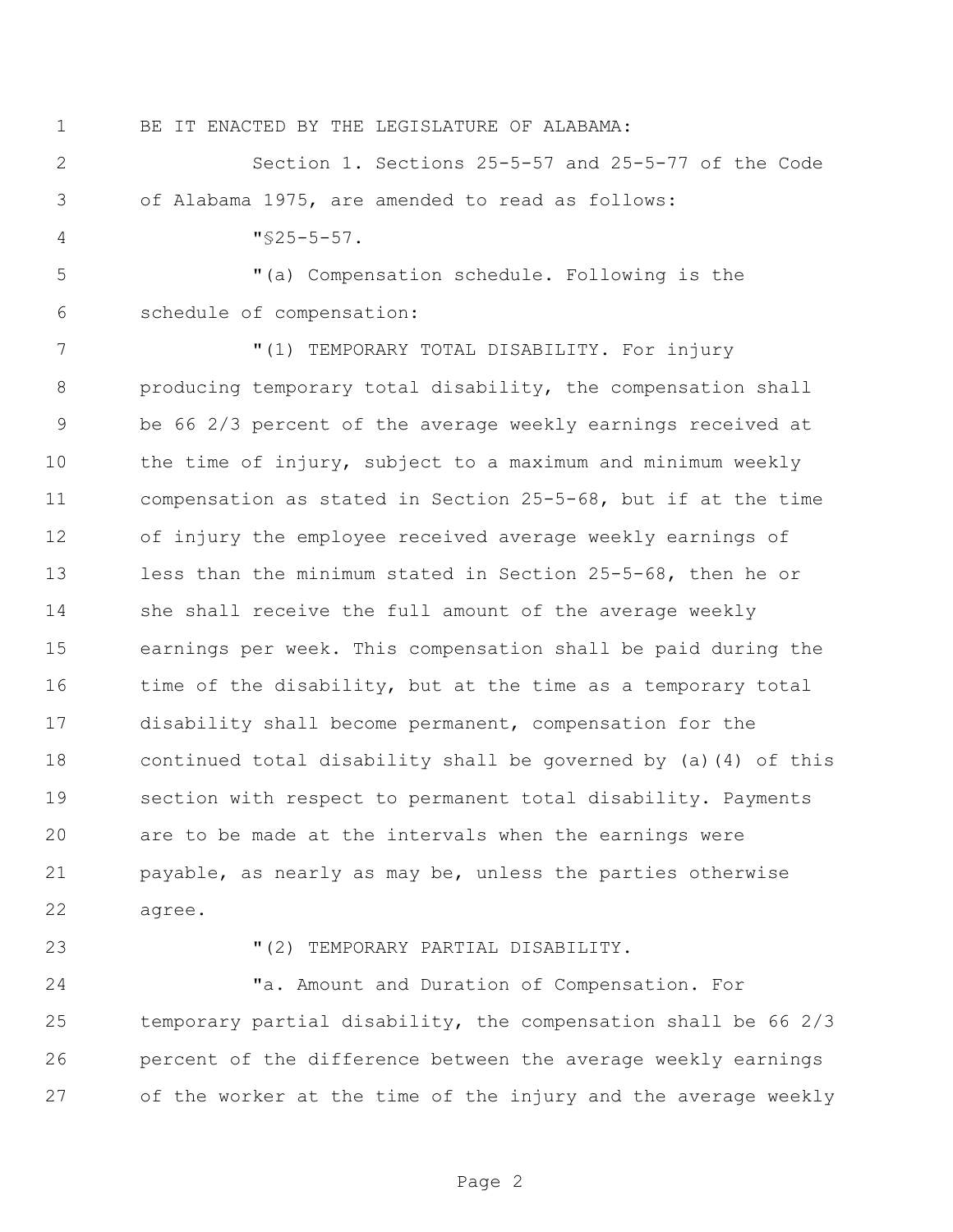earnings he or she is able to earn in his or her partially disabled condition. This compensation shall be paid during the period of the disability, but not beyond 300 weeks. Payments shall be made at the intervals when the earnings were payable, as nearly as may be, unless the parties otherwise agree, and shall be subject to the same maximum weekly compensation as stated in Section 25-5-68.

 "b. Effect of Change in Employment. If the injured employee who is receiving compensation for temporary partial disability leaves the employment of the employer by whom he or she was employed at the time of the accident for which the compensation is being paid, he or she shall, upon securing employment elsewhere, give to the former employer an affidavit 14 in writing containing the name of his or her new employer, the place of employment, and the amount of wages being received at 16 the new employment, and until he or she gives the affidavit, the compensation for temporary partial disability shall cease. The employer for whom the employee was employed at the time of the accident for which the compensation is being paid may also at any time demand of the employee an additional affidavit, in writing, containing the name of his or her employer, the place of his or her employment, and the amount of wages he or she is receiving; and if the employee upon demand fails or refuses to make and furnish the affidavit, his or her right to compensation for temporary partial disability shall cease until the affidavit is made and furnished.

"(3) PERMANENT PARTIAL DISABILITY.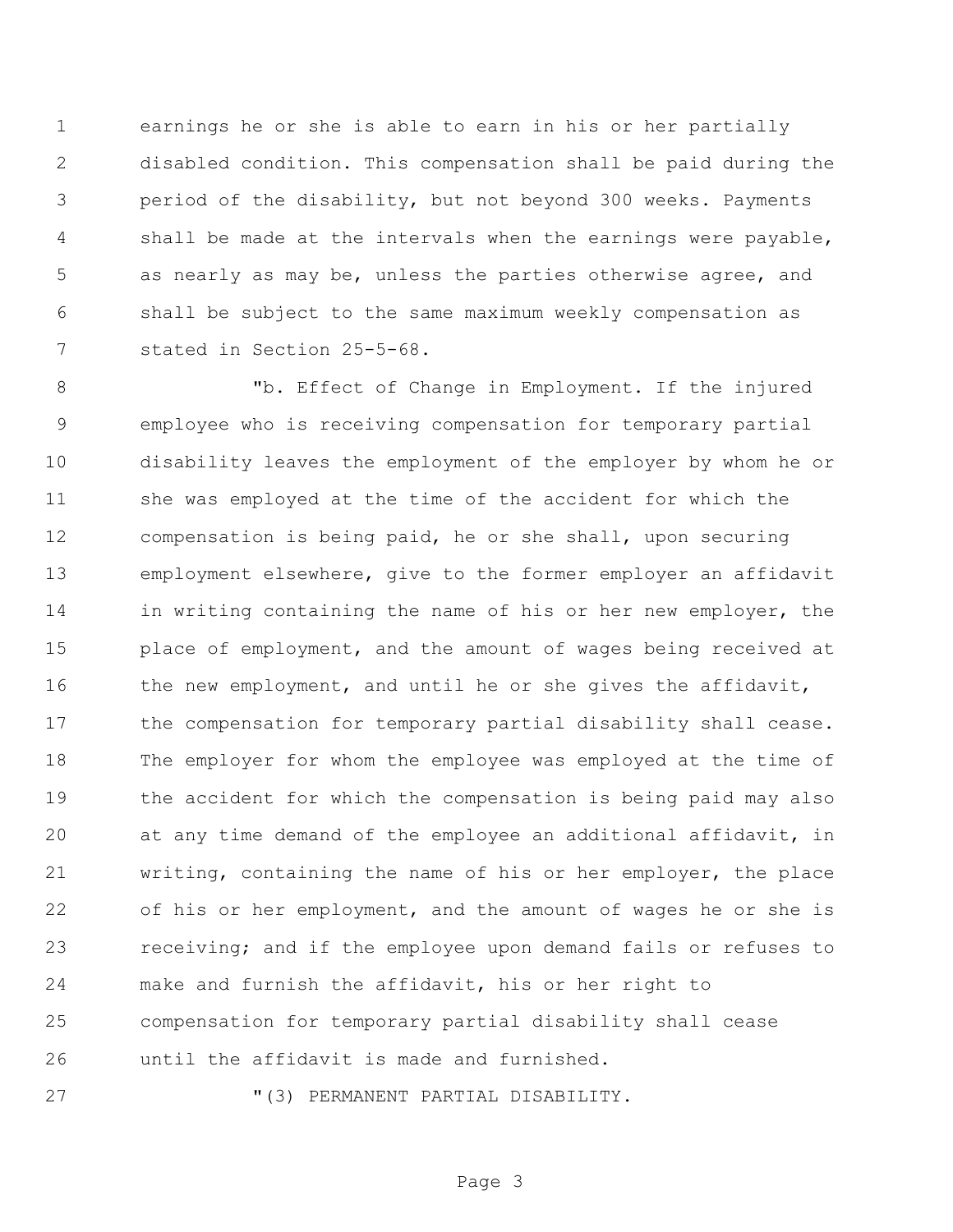1 Ta. Amount and Duration of Compensation. For permanent partial disability, the compensation shall be based upon the extent of the disability. In cases included in the following schedule, the compensation shall be 66 2/3 percent of the average weekly earnings, during the number of weeks set out in the following schedule: 7 The Ioss of a thumb, 62 weeks. "2. For the loss of a first finger, commonly called 9 the index finger, 43 weeks. "3. For the loss of a second finger, 31 weeks. "4. For the loss of a third finger, 22 weeks. "5. For the loss of a fourth finger, commonly called 13 the little finger, 16 weeks. "6. The loss of the first phalange of the thumb or of any finger shall be considered as equal to the loss of one half of the thumb or finger, and compensation shall be paid at the prescribed rate during one half of the time specified above for the thumb or finger. "7. The loss of two or more phalanges shall be considered as the loss of the entire finger or thumb, but in no case shall the amount received for more than one finger exceed the amount provided in this schedule for the loss of a hand. "8. For the loss of a great toe, 32 weeks. "9. For the loss of any of the toes other than the great toe, 11 weeks.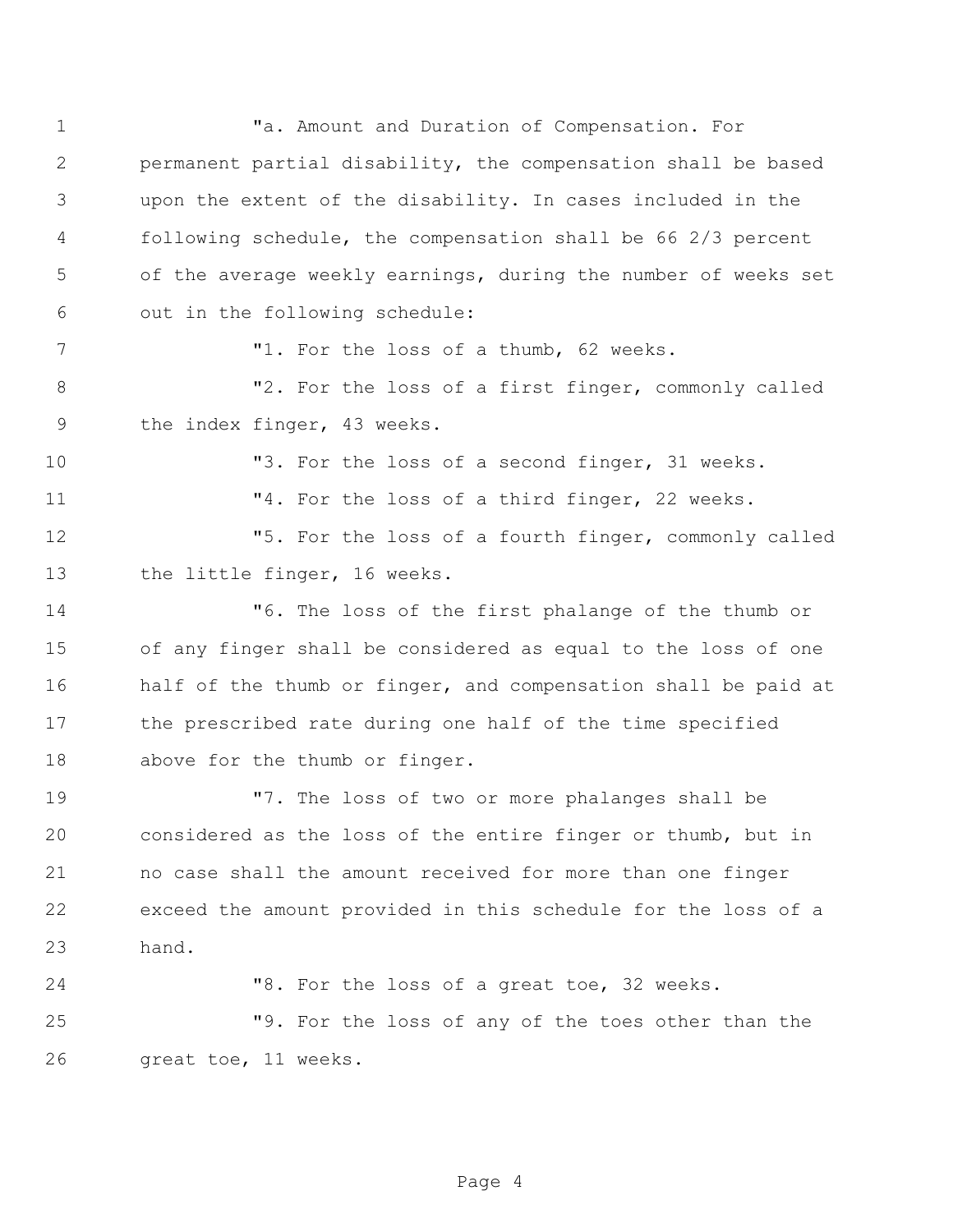"10. The loss of the first phalange of any toe shall be considered to be equal to the loss of one half of the toe, and compensation shall be paid at the prescribed rate during one half the time prescribed above for the toe. "11. The loss of two or more phalanges shall be considered as the loss of an entire toe. 7 The M12. For the loss of a hand, 170 weeks. "13. For the loss of an arm, 222 weeks. "14. For the loss of a foot, 139 weeks. "15. Amputation between the elbow and wrist shall be considered as the equivalent to the loss of a hand, and amputation between the knee and ankle shall be considered as the equivalent of the loss of a foot. "16. For the loss of a leg, 200 weeks. 15 "17. For the loss of an eye, 124 weeks. "18. For the complete and permanent loss of hearing in both ears, 163 weeks. "19. For the complete and permanent loss of hearing in one ear, 53 weeks. "20. For the loss of an eye and a leg, 350 weeks. "21. For the loss of an eye and one arm, 350 weeks. 22 "22. For the loss of an eye and a hand, 325 weeks. "23. For the loss of an eye and a foot, 300 weeks. "24. For the loss of two arms, other than at the shoulder, 400 weeks. "25. For the loss of two hands, 400 weeks. "26. For the loss of two legs, 400 weeks.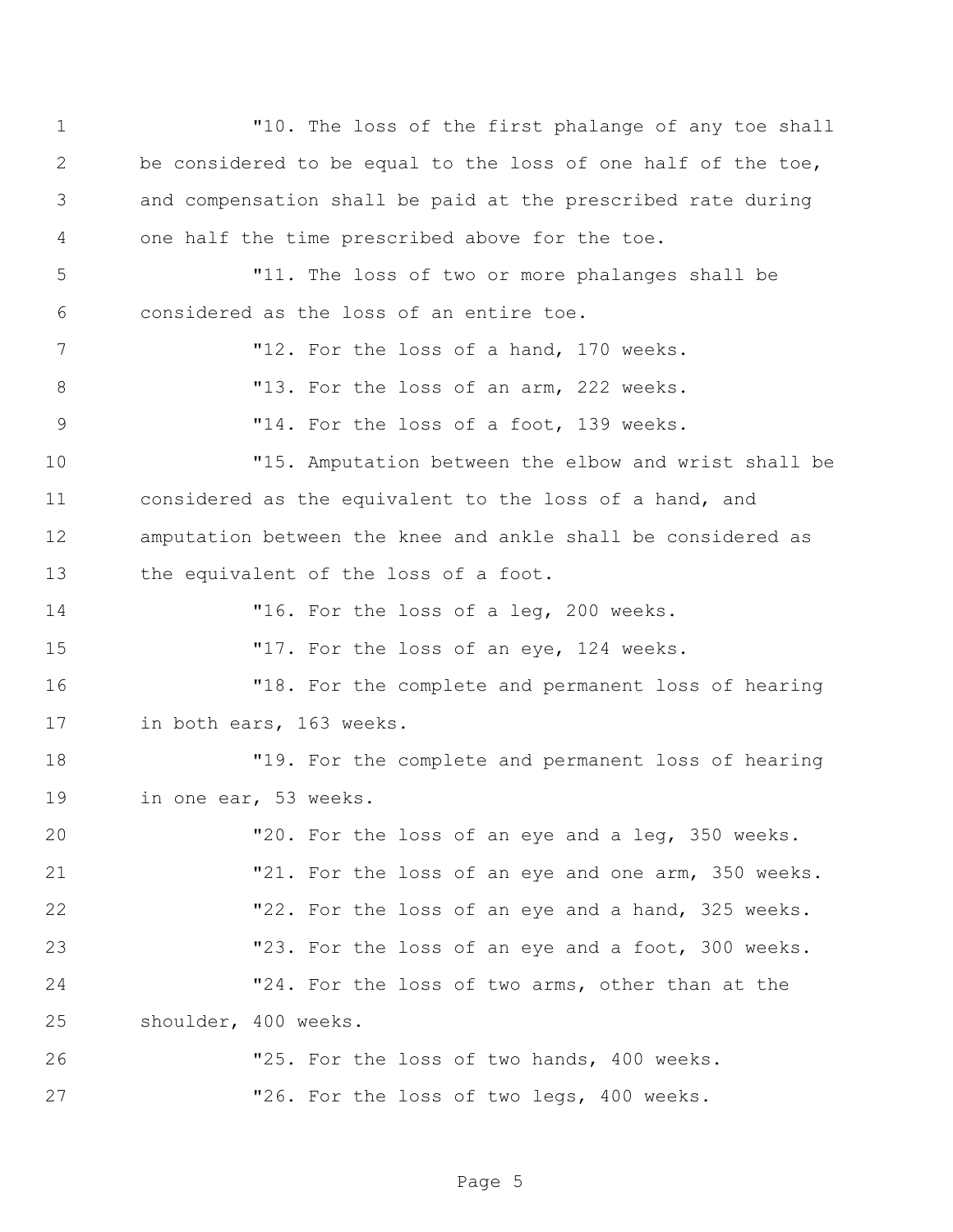**"27.** For the loss of two feet, 400 weeks. "28. For the loss of one arm and the other hand, 400 weeks.

 "29. For the loss of one hand and one foot, 400 weeks.

 "30. For the loss of one leg and the other foot, 400 weeks.

 "31. For the loss of one hand and one leg, 400 weeks.

 "32. For the loss of one arm and one foot, 400 weeks.

 "33. For the loss of one arm and one leg, 400 weeks. "34. For serious disfigurement, not resulting from 14 the loss of a member or other injury specifically compensated, materially affecting the employability of the injured person in the employment in which he or she was injured or other employment for which he or she is then qualified, 66 2/3 percent of the average weekly earnings for the period as the court may determine, but not exceeding 100 weeks.

 "b. Successive or Concurrent Temporary Total and Permanent Partial Disabilities Resulting from Same Injury. When a permanent partial disability, the number of weeks compensation for which is scheduled in subdivision (a)(3) of this section, follows or accompanies a period of temporary total disability resulting from the same injury, the number of weeks of the temporary total disability shall not be deducted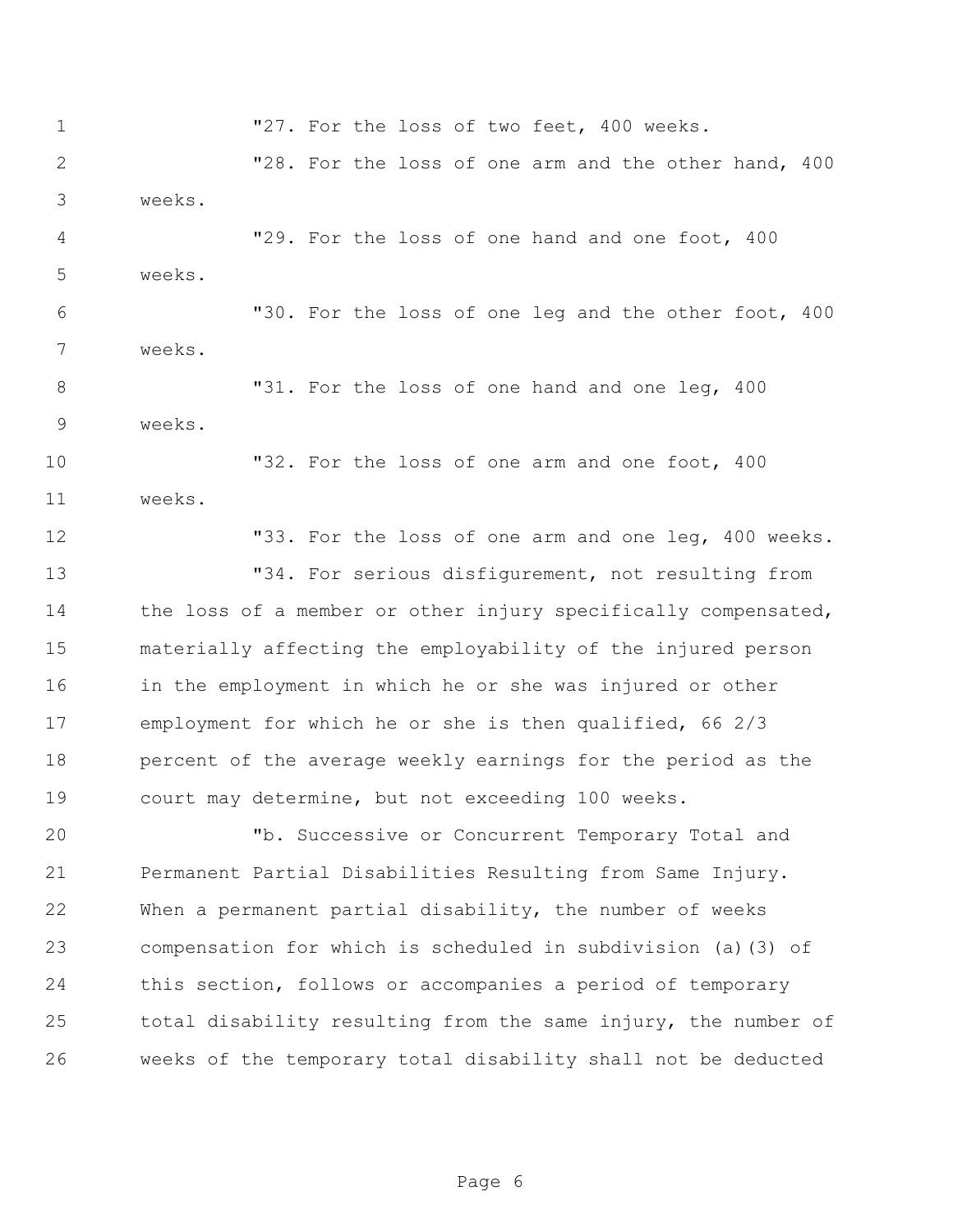from the number of weeks payable for the permanent partial disability.

 "c. Concurrent Disabilities. If an employee sustains concurrent injuries resulting in concurrent disabilities, he or she shall receive compensation only for the injury which entitled him or her to the largest amount of compensation, but this paragraph shall not affect liability for the concurrent loss of more than one member for which members compensation is provided in the specific schedule.

 "d. Loss of Use of Member. The permanent and total loss of the use of a member shall be considered as equivalent 12 to the loss of that member, but in such cases the compensation specified in the schedule for such injury shall be in lieu of all other compensation, except as otherwise provided herein. For permanent disability due to injury to a member resulting in less than total loss of use of the member not otherwise compensated in this schedule, compensation shall be paid at the prescribed rate during that part of the time specified in the schedule for the total loss or total loss of use of the respective member which the extent of the injury to the member bears to its total loss.

 "e. Effect of Refusal of Suitable Employment. If an injured employee refuses employment suitable to his or her capacity offered to or procured for him or her, he or she shall not be entitled to any compensation at any time during 26 the continuance of the refusal, unless at any time, in the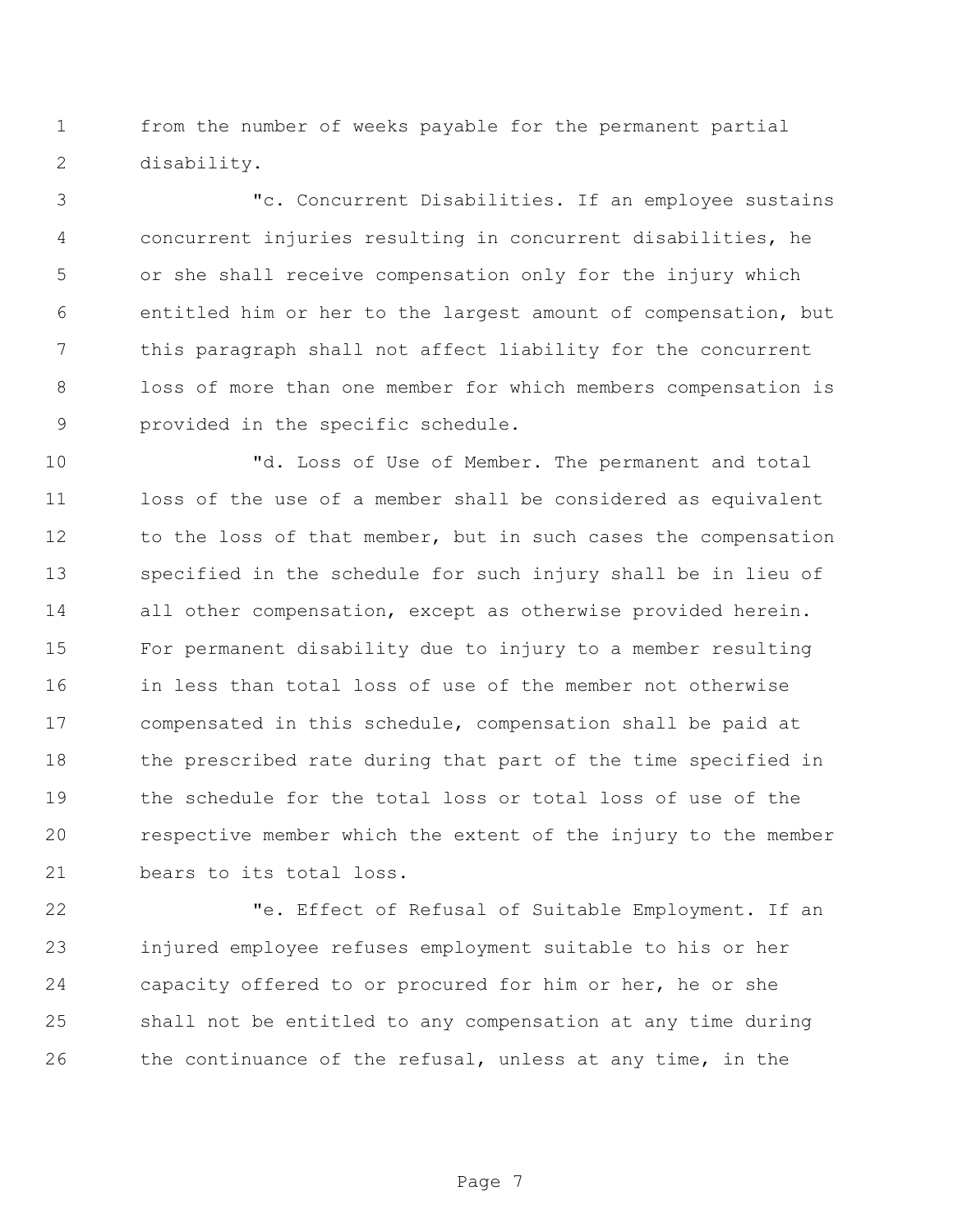opinion of the judge of the circuit court of the county of his or her residence, the refusal is justifiable.

 "f. Maximum and Minimum Compensation Awards. Compensation provided in this subsection (a) for loss of members or loss of use of members is subject to the same limitations as to maximum and minimum weekly compensation as stated in Section 25-5-68.

 "g. Compensation for Permanent Partial Disabilities Not Enumerated. For all other permanent partial disabilities not above enumerated, the compensation shall be 66 2/3 percent of the difference between the average weekly earnings of the worker at the time of the injury and the average weekly earnings he or she is able to earn in his or her partially disabled condition, subject to the same maximum weekly compensation as stated in Section 25-5-68. If a permanent partial disability, compensation for which is not calculated by use of the schedule in subdivision (a)(3) of this section, follows a period of temporary total disability resulting from 19 the same injury, the number of weeks of the temporary total disability shall be deducted from the number of weeks payable for the permanent partial disability. Compensation shall continue during disability, but not beyond 300 weeks.

 "h. Affidavit of New Employment. If the injured employee leaves the services of the employer for whom he or she was working at the time of the accident and accepts employment elsewhere, he or she shall make and furnish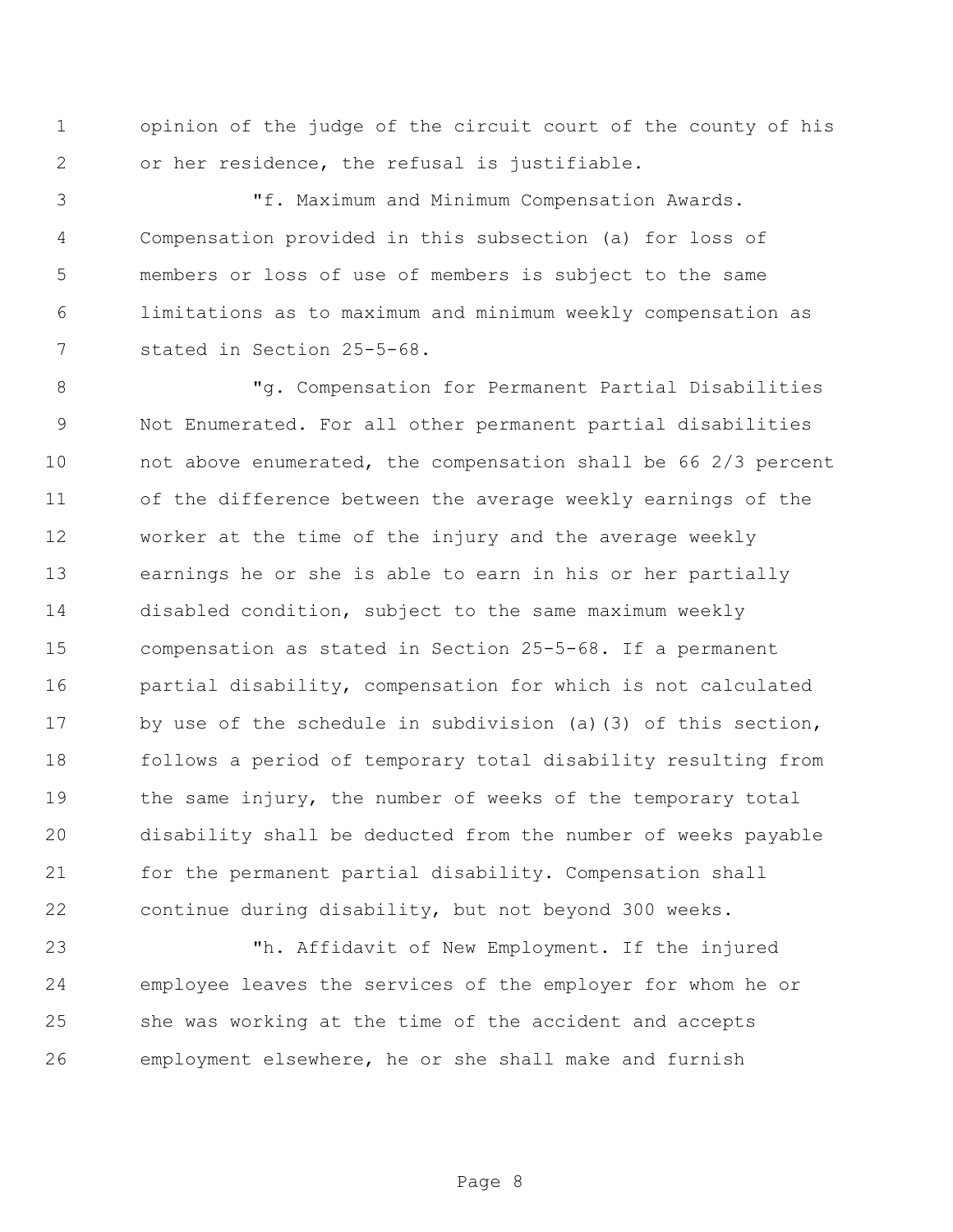affidavit as to his or her new employment in the manner as required in (a)(2) of this section.

 "i. Return to Work. If, on or after the date of maximum medical improvement, except for scheduled injuries as provided in Section 25-5-57(a)(3), an injured worker returns to work at a wage equal to or greater than the worker's pre-injury wage, the worker's permanent partial disability rating shall be equal to his or her physical impairment and the court shall not consider any evidence of vocational disability. Notwithstanding the foregoing, if the employee has lost his or her employment under circumstances other than any of the following within a period of time not to exceed 300 weeks from the date of injury, an employee may petition a court within two years thereof for reconsideration of his or her permanent partial disability rating:

 "(i) The loss of employment is due to a labor dispute still in active progress in the establishment in which he or she is or was last employed. For the purposes of this section only, the term "labor dispute" includes any controversy concerning terms, tenure, or conditions of employment, or concerning the association or representation of persons in negotiating, fixing, maintaining, changing, or seeking to arrange terms or conditions of employment, regardless of whether the disputants stand in the proximate relation of employer and employee. This definition shall not relate to a dispute between an individual worker and his or her employer.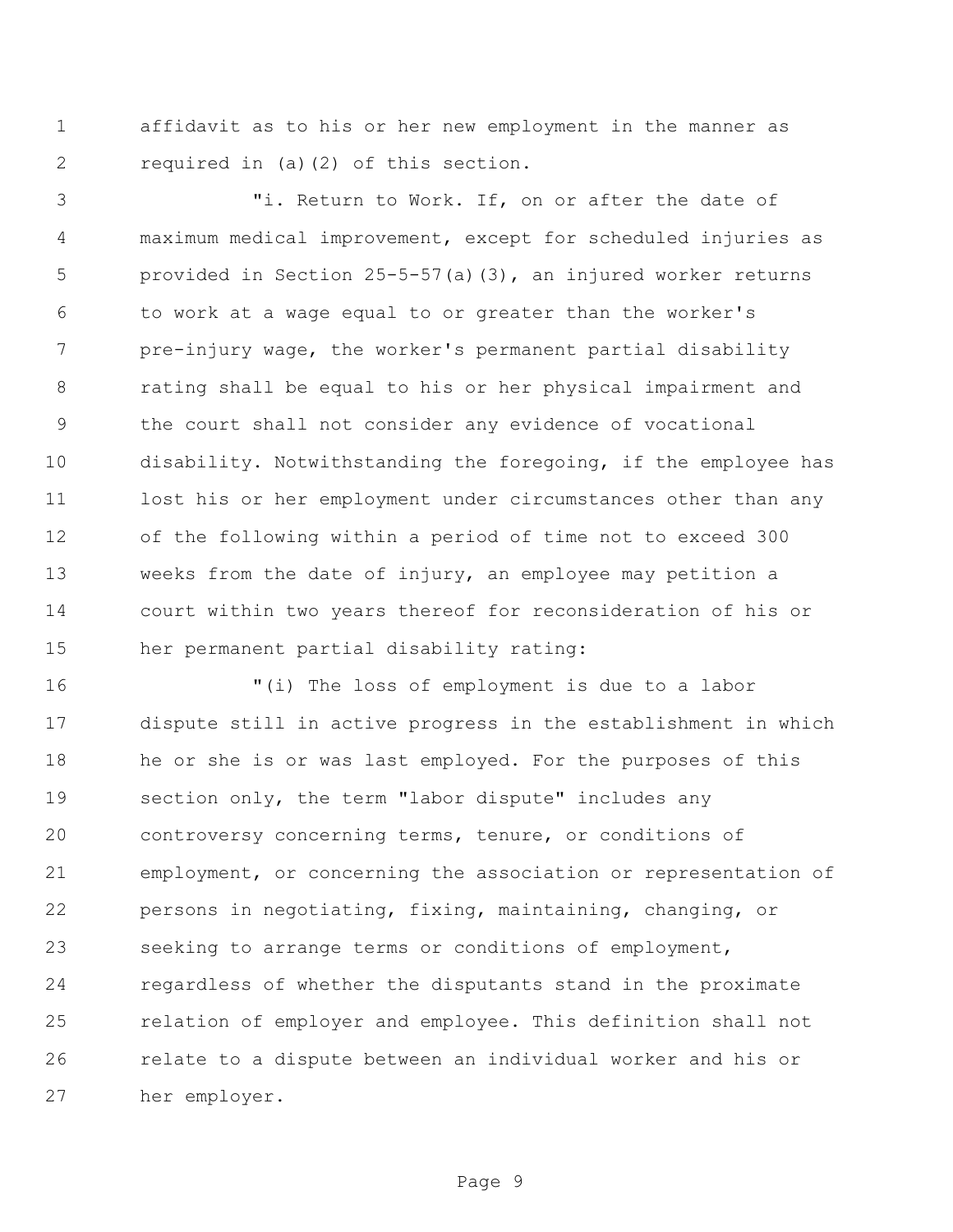1 "(ii) The loss of employment is voluntary, without good cause connected with such work.

 "(iii) The loss of employment is for a dishonest or criminal act committed in connection with his or her work, for sabotage, or an act endangering the safety of others.

 "(iv) The loss of employment is for actual or threatened misconduct committed in connection with his or her work after previous warning to the employee.

9 "(v) The loss of employment is because a license, certificate, permit, bond, or surety which is necessary for the performance of such employment and which he or she is responsible to supply has been revoked, suspended, or otherwise become lost to him or her for a cause.

 "The burden of proof is on the employer to prove, by clear and convincing evidence, that an employee's loss of employment was due to one of the causes (i) through (v) above. At the hearing, the court may consider evidence as to the earnings the employee is or may be able to earn in his or her partially disabled condition, and may consider any evidence of vocational disability. The fact the employee had returned to work prior to his or her loss of employment shall not constitute a presumption of no vocational impairment. In making this evaluation, the court shall consider the permanent restriction, if any, imposed by the treating physician under Section 25-5-77, as well as all available reasonable accommodations that would enable the employee in his or her condition following the accident or onset of occupational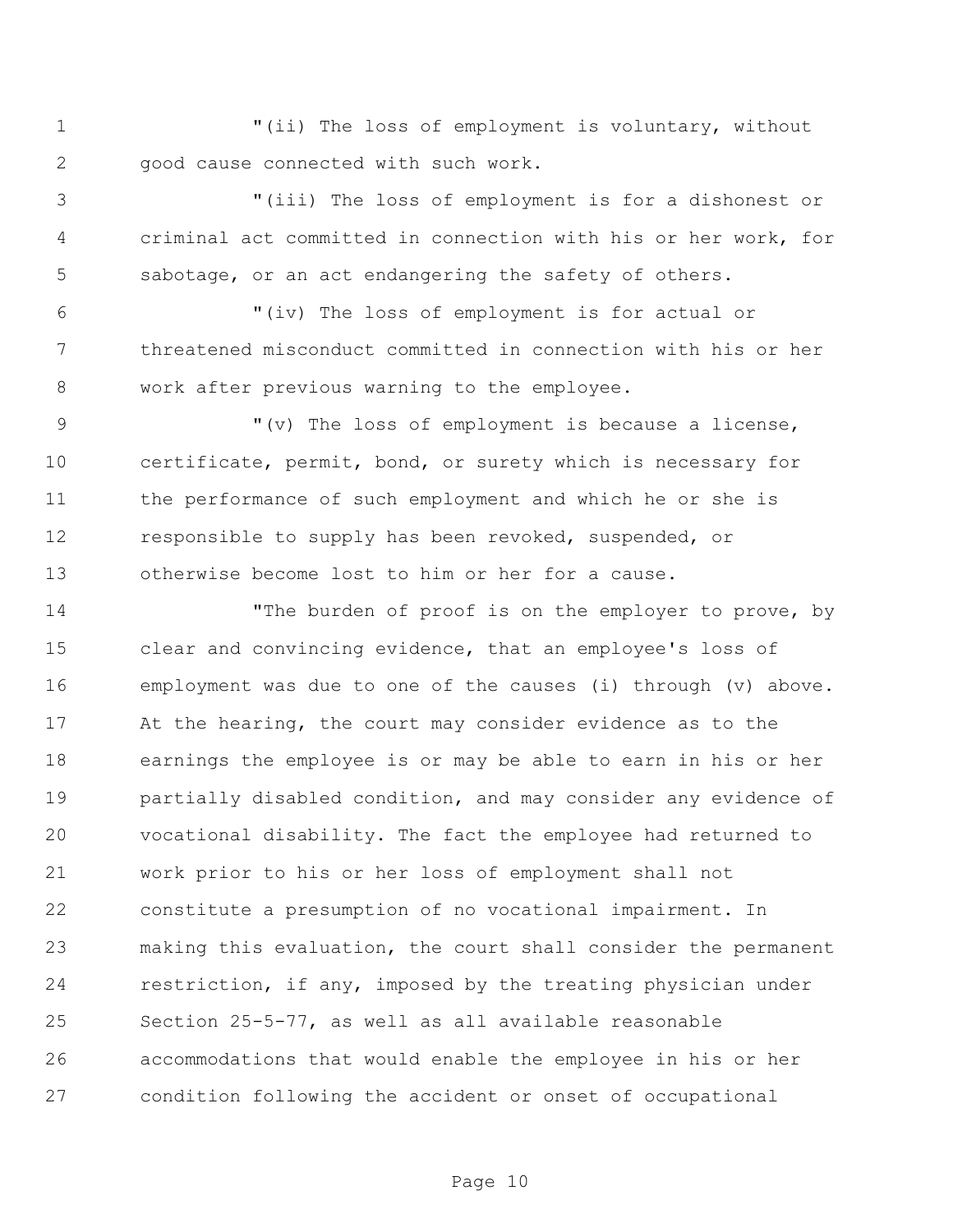disease to perform jobs that he or she in that condition otherwise would be unable to perform, and shall treat an employee able to perform with such accommodation as though he or she could perform without the accommodation. Nothing contained in this section shall be construed as having any effect upon any evidentiary issues or claims made in third party actions pursuant to Section 25-5-11.

8 "(4) PERMANENT TOTAL DISABILITY.

9 Ta. Amount, Duration, and Payment of Compensation. For permanent total disability, as defined in paragraph d. of this subdivision, the employee shall receive 66 2/3 percent of the average weekly earnings received at the time of the injury, subject to a maximum and minimum weekly compensation as stated in Section 25-5-68. Notwithstanding the foregoing, if at the time of injury the employee was receiving earnings of less than the minimum as stated in Section 25-5-68, then he or she shall receive the full amount of his or her earnings per week. This compensation shall be paid during the permanent total disability, as defined in paragraph d. of this subdivision. Payment of the compensation shall be made at the intervals when the earnings were payable, as nearly as may be, unless the parties otherwise agree. The payments, with the approval of the circuit judge or by the agreement of the parties, may be made monthly, quarterly, or otherwise as the parties may agree. Payments for permanent total disability shall not be ordered to be paid in a lump sum without the consent of both the employer and the employee. Notwithstanding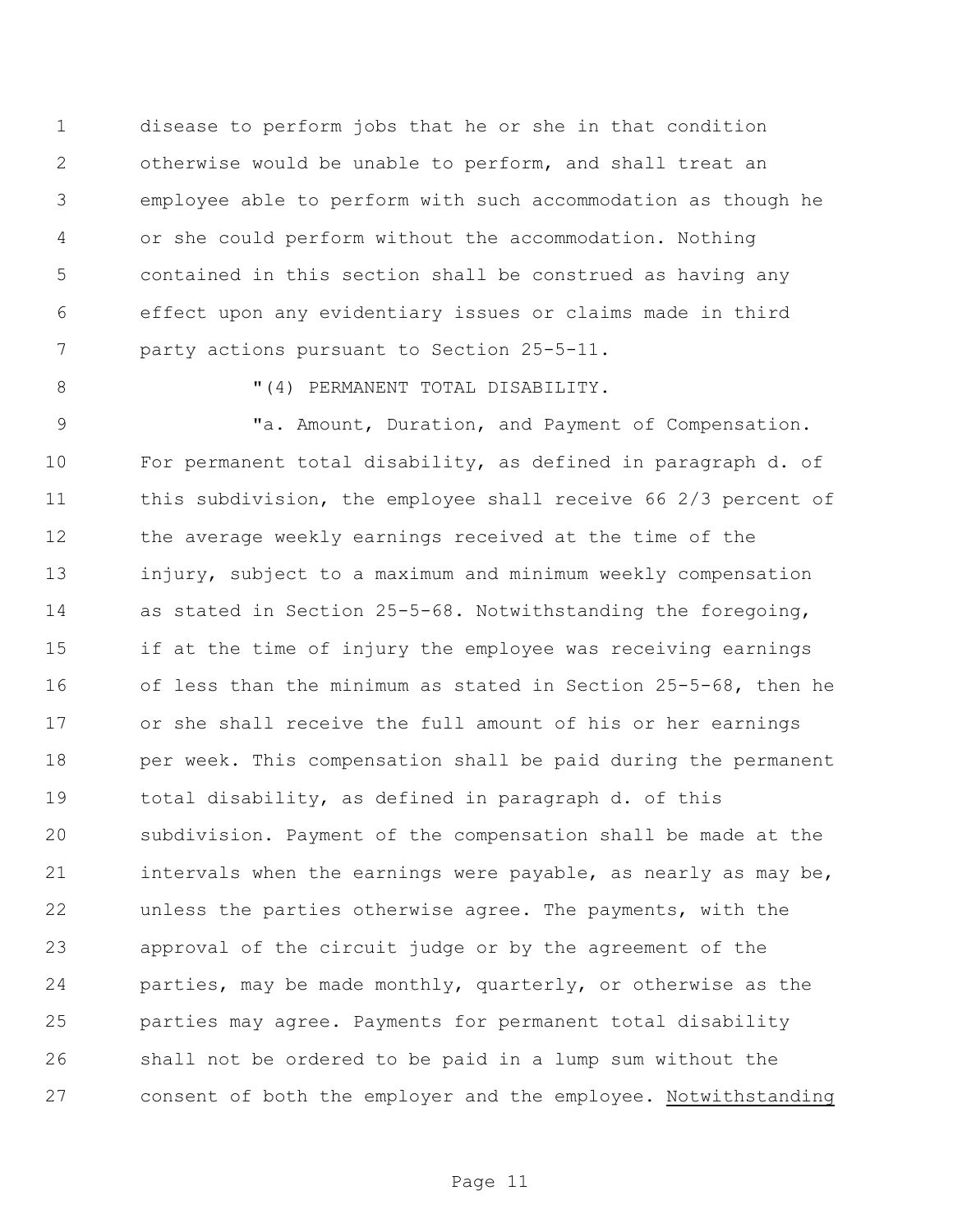1 the foregoing, the obligation of an employer to pay benefits based upon a permanent total disability shall continue during the permanent total disability of the employee, except that benefits based upon permanent total disability shall otherwise terminate upon either the date of the employee's sixty-fifth birthday or the date 500 weeks after the date of injury, whichever is longer.

 "b. Alteration, Amendment, or Revision of Compensation. At any time, the employer may petition the court that awarded or approved compensation for permanent total disability to alter, amend, or revise the award or approval of the compensation on the ground that as a result of physical or vocational rehabilitation, or otherwise, the disability from which the employee suffers is no longer a permanent total disability and, if the court is so satisfied after a hearing, 16 it shall alter, amend, or revise the award accordingly. If compensation for permanent total disability is being paid pursuant to a written agreement between employer and employee without approval, the employer may make application to the court that would have had jurisdiction to award the compensation to the employee to alter, amend, or revise the agreement on such grounds. If an employee is receiving benefits for permanent total disability other than as a result of an award or a written agreement between the employer and employee and if the employer terminates the payment of the benefits, the employee may, within two years of the last payment, petition the court to reinstate the benefits and,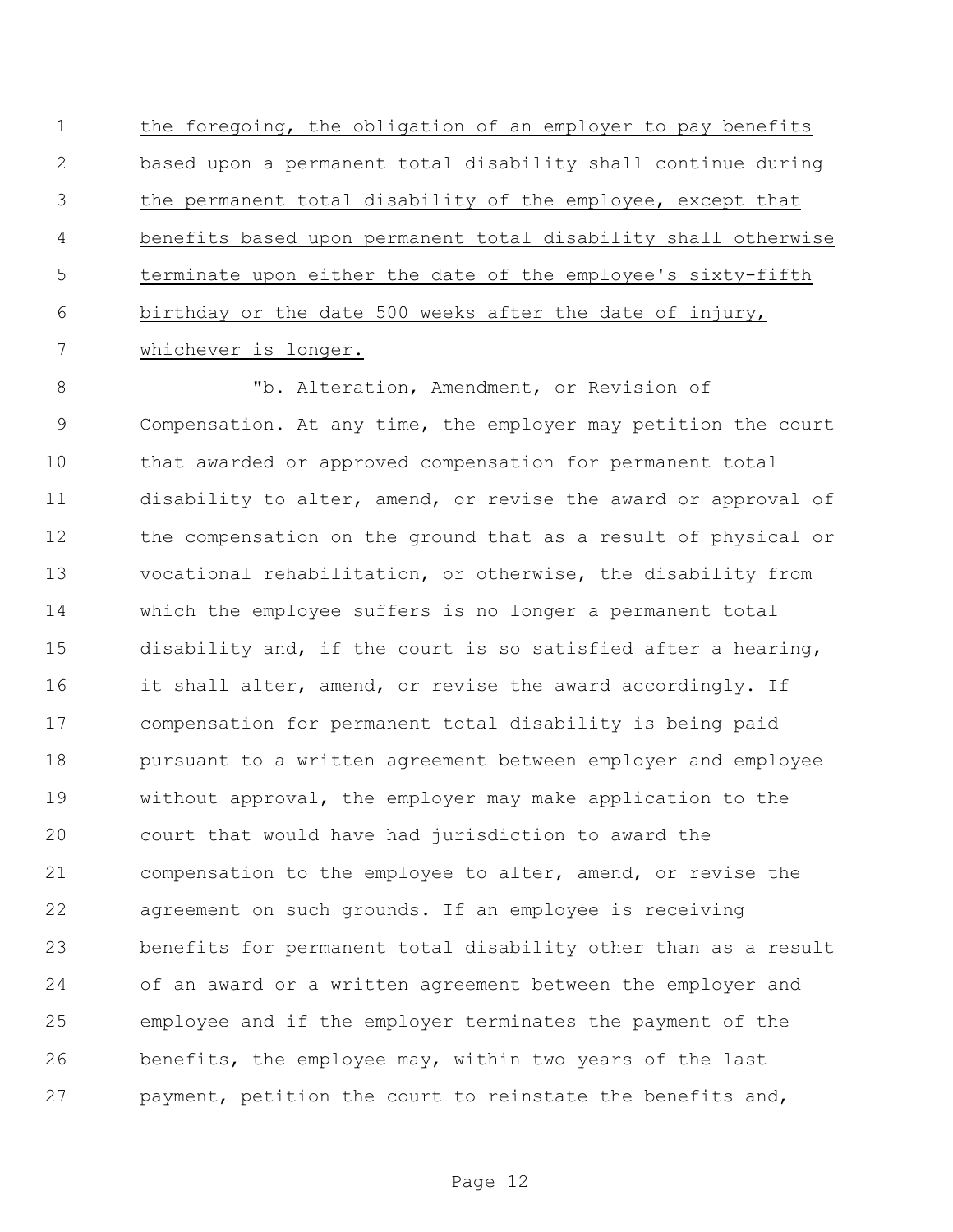upon a showing that the permanent total disability still exists, shall be entitled to have the benefits reinstated effective the date of the last payment.

 "c. Employees in Public Institutions. In case an employee who is permanently and totally disabled becomes an inmate of a public institution, no compensation shall be payable unless the employee has wholly dependent on him or her for support a person or persons named in Sections 25-5-61 and 25-5-62, whose dependency shall be determined as if the employee were deceased, in which case the compensation provided for in this subdivision shall be paid for the benefit of the person so dependent, during dependency, in the manner 13 so ordered by the court, while the employee is an inmate in the institution. Nothing contained herein shall be construed to deprive a permanently and totally disabled employee who has no dependent named in Sections 25-5-61 and 25-5-62 from receiving benefits to which he or she would otherwise be entitled if the employee, although an inmate of a public institution, is paying or on whose behalf funds are paid from any source to the public institution the normal and customary charge for the services rendered by the public institution. Normal and customary charge shall mean that charge actually made by the public institution to persons able to pay for the services rendered them whether the charge actually covers the expense of the upkeep of the inmate or not. If the employee has had a guardian appointed by a court of competent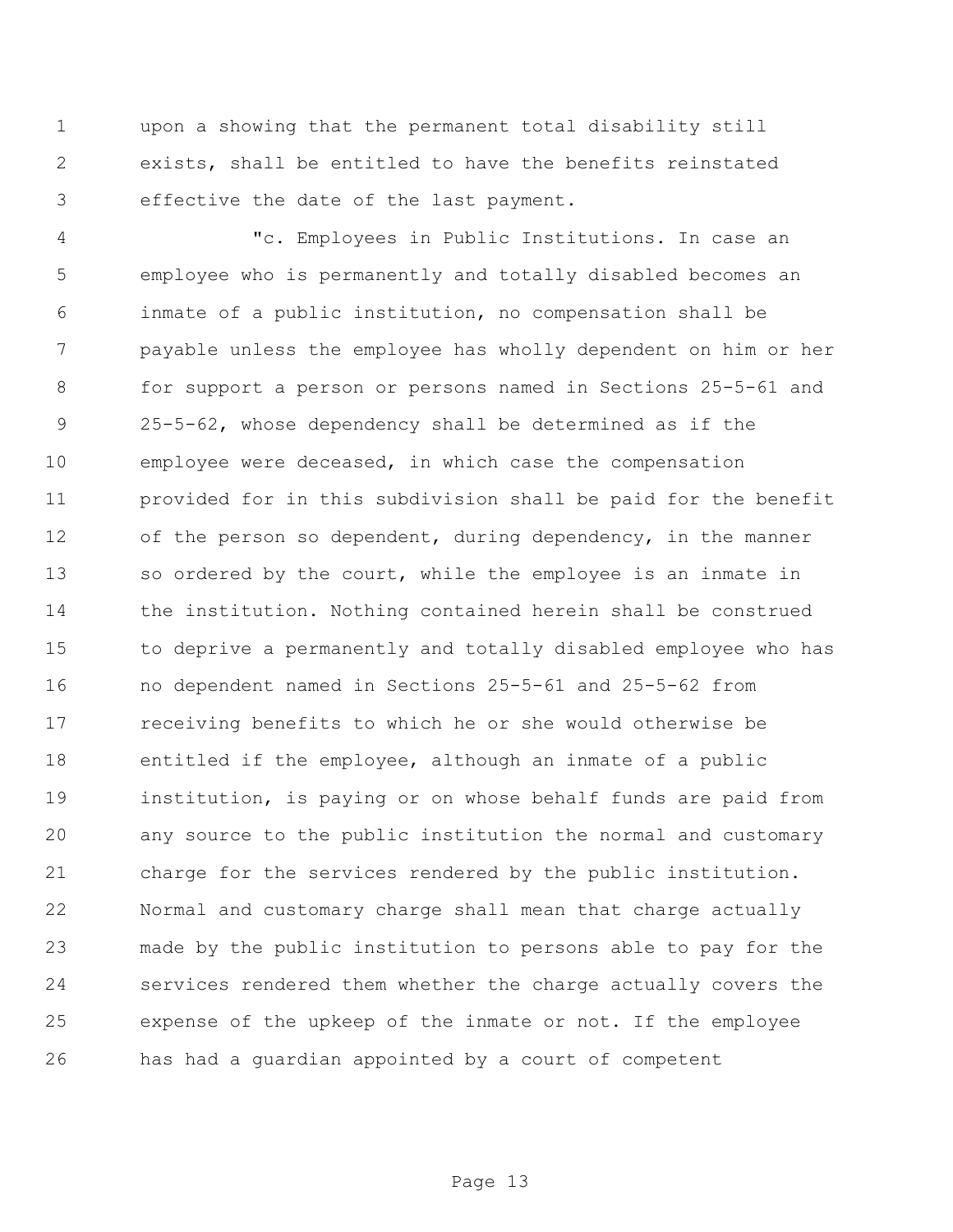jurisdiction, the workers' compensation payments shall be directly paid to the guardian.

 "d. Definition. The total and permanent loss of the sight of both eyes or the loss of both arms at the shoulder or any physical injury or mental impairment resulting from an accident, which injury or impairment permanently and totally incapacitates the employee from working at and being retrained for gainful employment, shall constitute prima facie evidence of permanent total disability but shall not constitute the sole basis on which an award of permanent total disability may be based. Any employee whose disability results from an injury or impairment and who shall have refused to undergo physical or vocational rehabilitation or to accept reasonable accommodation shall not be deemed permanently and totally disabled.

 "e. Second Permanent Injuries Generally. If an employee has a permanent disability or has previously sustained another injury than that in which the employee 19 received a subsequent permanent injury by accident, as is specified in this section defining permanent injury, the employee shall be entitled to compensation only for the degree of injury that would have resulted from the latter accident if the earlier disability or injury had not existed.

 "f. Second Permanent Injury in Same Employment Resulting in Permanent Total Disability. If an employee receives a permanent injury as specified in this section after having sustained another permanent injury in the same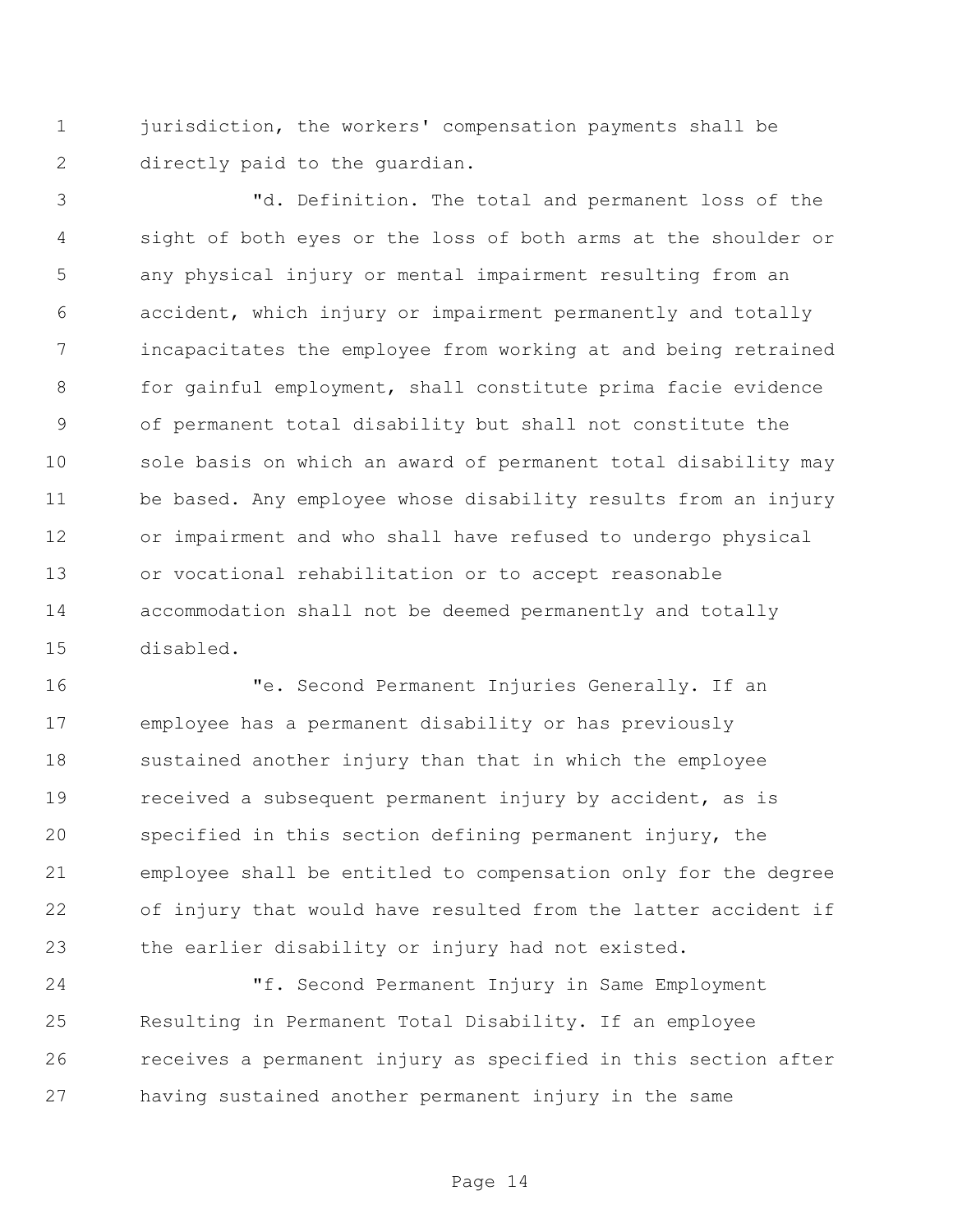employment, and if the previous and subsequent injuries result in permanent total disability, compensation shall be payable for permanent total disability only.

 "g. Concurrent Compensation Payments. If an employee receives an injury for which compensation is payable while he or she is still receiving or entitled to receive compensation for a previous injury in the same employment, he or she shall not at the same time be entitled to compensation for both injuries, unless the later injury is a permanent injury, as specified in this section, but he or she shall be entitled to compensation for that injury and from the time of that injury which will cover the longest period and the largest amount payable under this article and Article 4 of this chapter.

 "If an employee receives a permanent injury as specified in this section, after having sustained another permanent injury in the same employment, he or she shall be entitled to compensation for both injuries, subject to paragraph e. of this subdivision, but the total compensation shall be paid by extending the period and not by increasing the amount of weekly compensation, and in no case for permanent partial disability exceeding 700 weeks.

 "h. Effect of Rehabilitation or Recovery on Permanent Total Disability Benefits. If an employee who is receiving benefits for permanent total disability shall, as a result of physical or vocational rehabilitation or otherwise, obtain gainful employment, the obligation to pay permanent total disability benefits shall thereupon terminate; provided,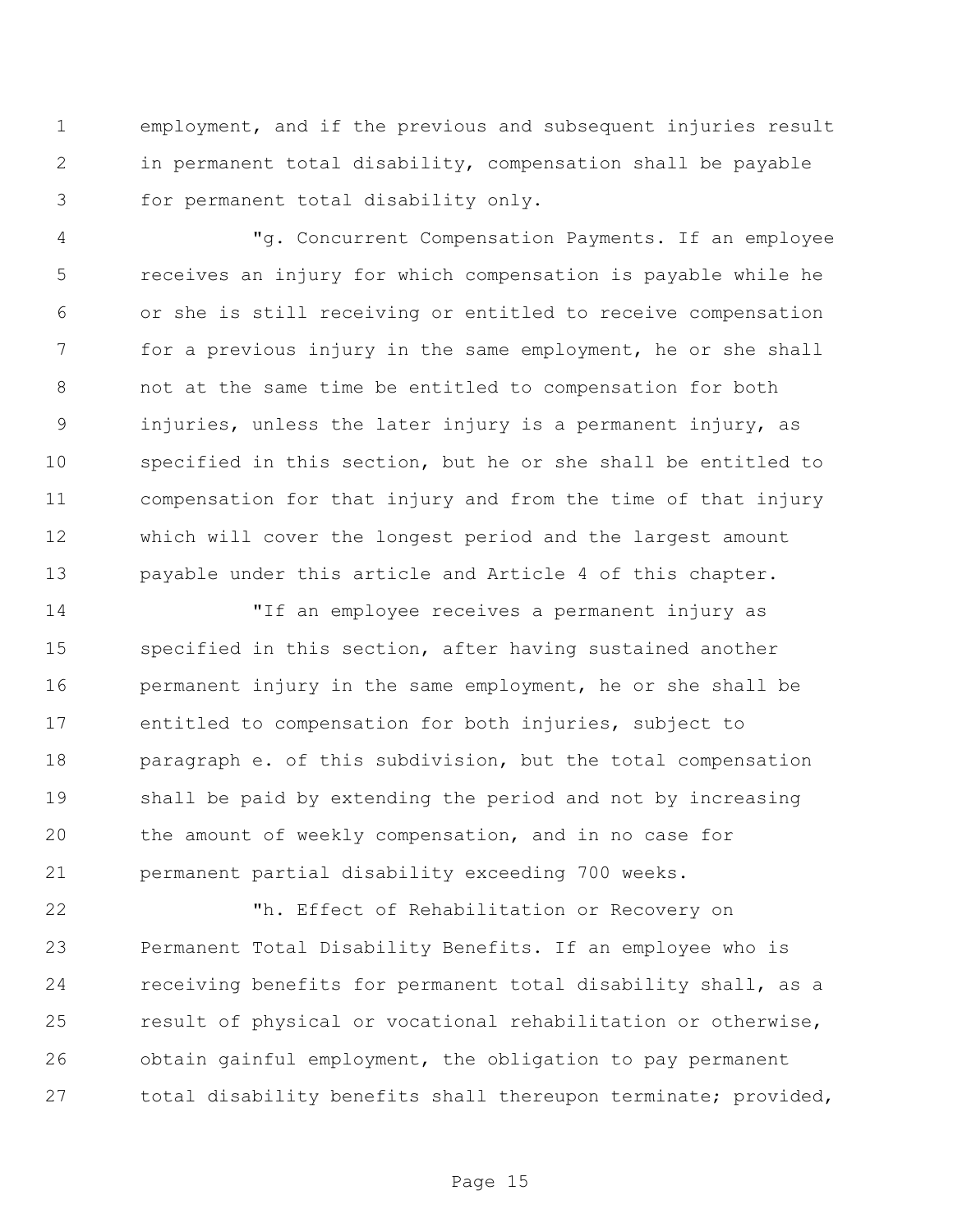that at any time that the employee's weekly wage from the employment shall be less than the employee's average weekly wage at the time of injury, the employer shall remain obligated to pay to the employee as compensation an amount equal to 66 2/3 percent of the difference, subject to each of the following limitations:

 "1. The employer's liability for the payment of 66 2/3 percent of the difference shall continue for 200 weeks from the date of reemployment or 300 weeks from the date of injury, whichever is the longer period.

 "2. In no event shall the amount of weekly benefits paid by the employer to the employee exceed the weekly benefit the employee was receiving for permanent total disability.

 "3. No payments shall be due for any week the employee earns as much as or more than his or her average weekly wage at the time of injury. If the employee who obtains gainful employment suffered a permanent partial disability as specified in subsection (a), subdivision (3) of this section, the total amount of compensation paid for permanent total disability shall not be less than that amount which would have been payable for the permanent partial disability.

 "i. Affidavit of Gainful Employment. If an employee who is receiving benefits for permanent total disability shall, as the result of physical or vocational rehabilitation, accommodation, or otherwise, obtain gainful employment with an employer other than with his or her former employer, he or she shall, upon securing employment, give to his or her former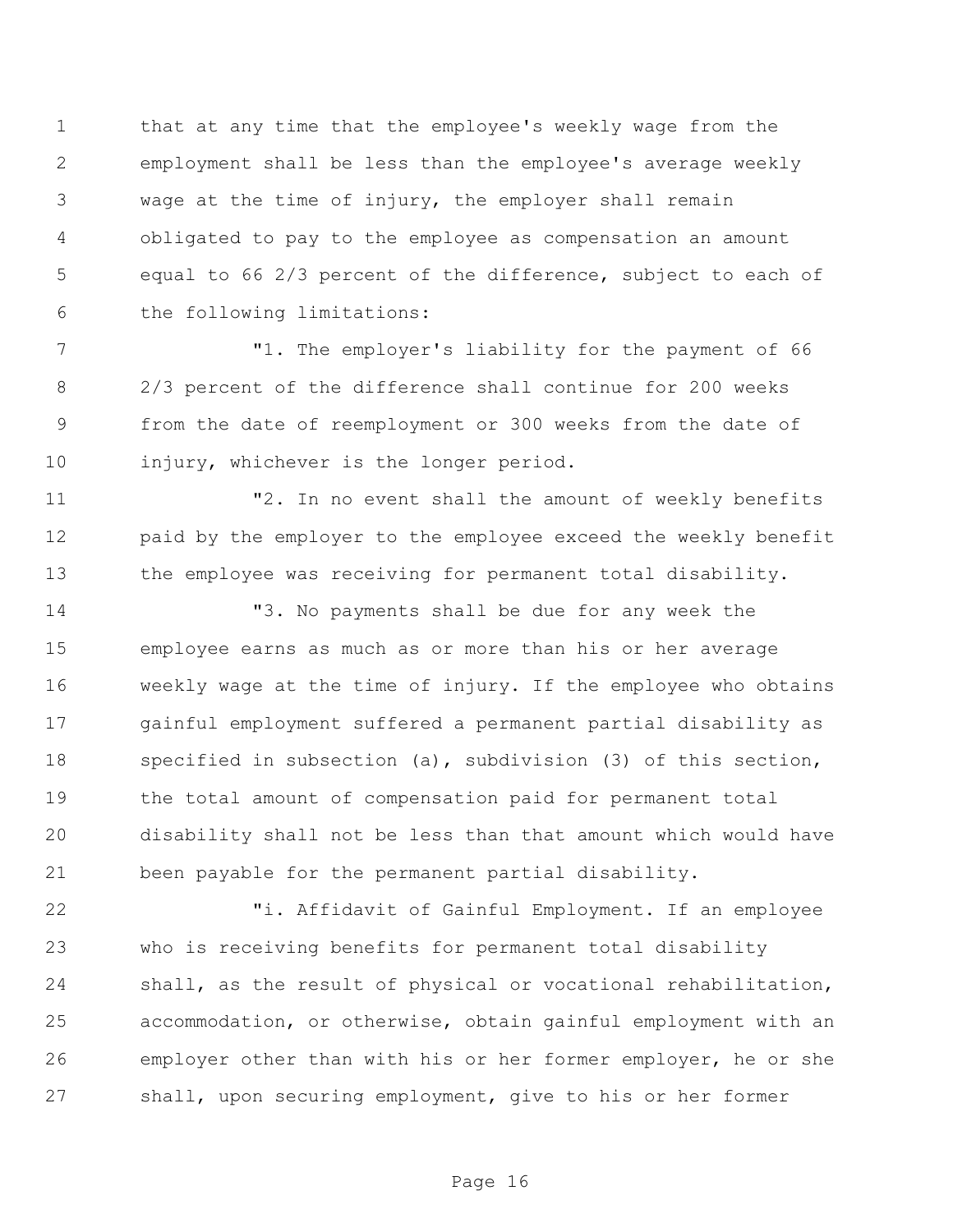employer an affidavit in writing containing the name of his or her new employer, the place of employment and the amount of wages being received at the new employment. Until he or she gives the affidavit, the compensation for permanent total disability shall cease. The employer for whom the employee was employed at the time of the accident for which compensation is being paid may also at any time demand of the employee additional affidavit, in writing, containing the name of his or her employer, the place of his or her employment, and the amount of wages he or she is receiving. If the employee, upon demand, fails or refuses to make and furnish the affidavit, his or her rights to compensation shall cease until the affidavit is made and furnished.

 "(5) DEATH FOLLOWING DISABILITY. If an employee sustains an injury occasioned by an accident arising out of 16 and in the course of his or her employment and, during the period of disability caused thereby, death results proximately therefrom, all payments previously made as compensation for 19 the injury shall be deducted from the compensation, if any, due on account of death. If an employee who sustains a permanent partial or permanent total disability, the degree of which has been agreed upon by the parties or has been ascertained by the court, and death results not proximately therefrom, the employee's surviving spouse or dependent children or both shall be entitled to the balance of the payments which would have been due and payable to the worker, whether or not the decedent employee was receiving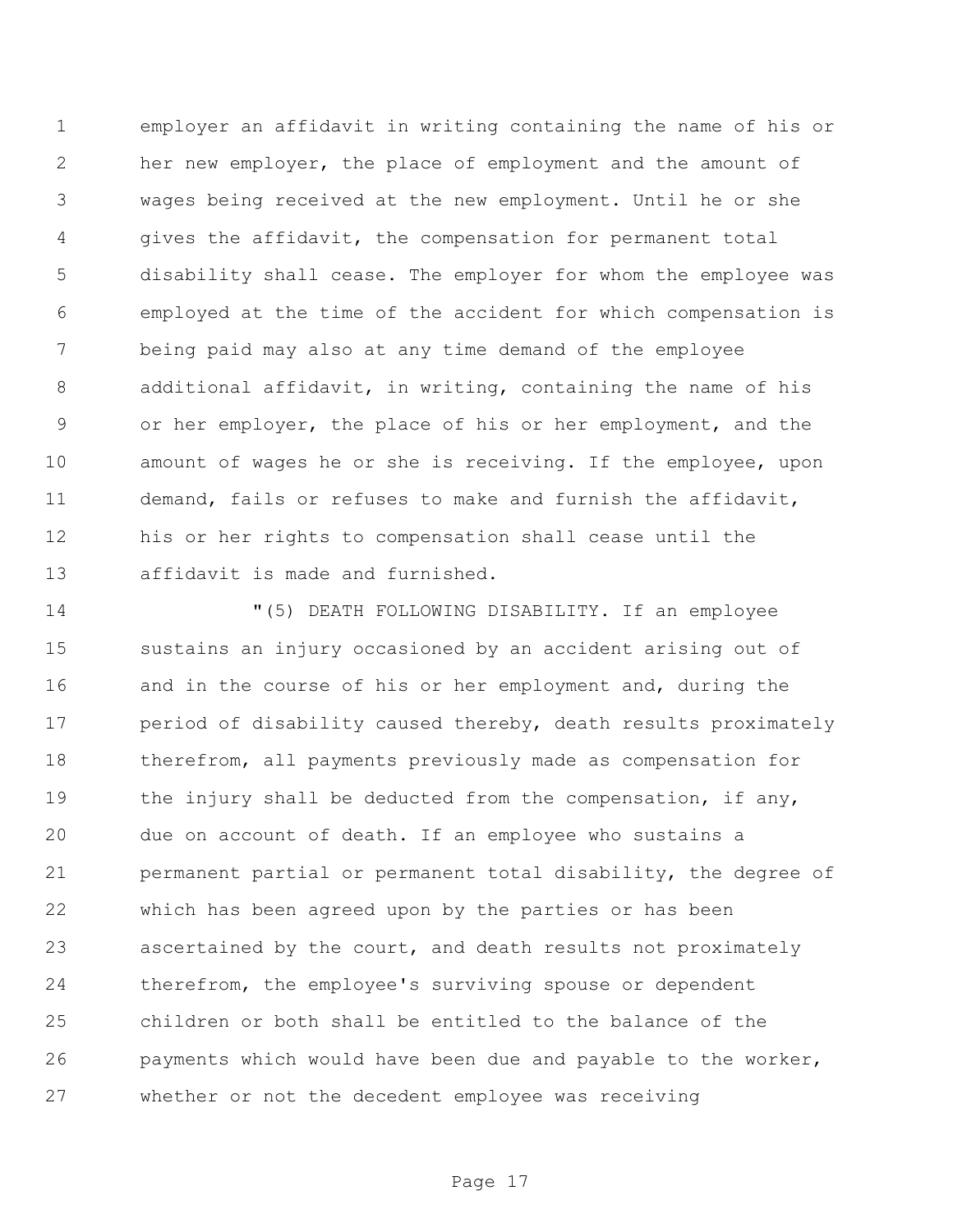compensation for permanent total disability, not exceeding, however, the amount that would have been due the surviving spouse or dependent children or both if death had resulted proximately from an injury on account of which compensation is being paid to an employee.

"(6) HERNIA.

7 The Manglerian Proof. For hernia resulting from injury by an accident arising out of and in the course of the employee's employment, it must be definitely proven to the satisfaction of the court all of the following:

11 That there was an injury resulting in hernia. "2. That the hernia appeared suddenly. "3. That it was accompanied by pain. "4. That the hernia immediately followed an

accident.

 "5. That the hernia did not exist prior to the accident for which compensation is claimed.

 "b. Treatment. All hernia, inguinal, femoral, or otherwise, proved to be the result of an injury by accident arising out of and in the course of the employment, shall be treated in a surgical manner by radical operation. If the injured employee refuses to undergo the radical operation for the cure of the hernia, no compensation will be allowed during the time the refusal continues. If, however, it is shown that the employee has some chronic disease or is otherwise in physical condition that the court considers it unsafe for the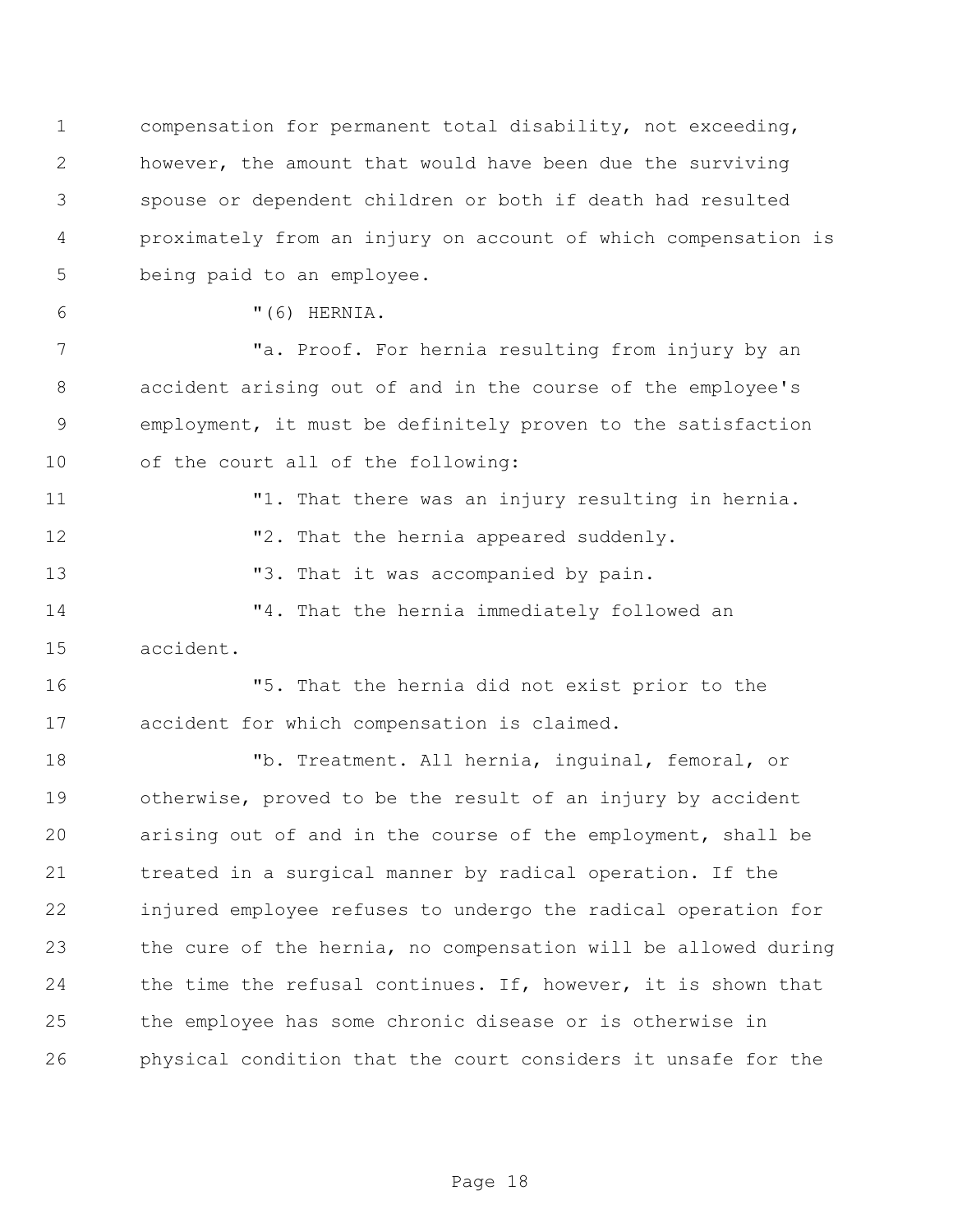employee to undergo the operation, the employee shall be paid as otherwise provided in this chapter.

 "(b) Computation of compensation; determination of average weekly earnings. Compensation under this section shall be computed on the basis of the average weekly earnings. Average weekly earnings shall be based on the wages, as defined in Section 25-5-1(6) of the injured employee in the employment in which he or she was working at the time of the injury during the period of 52 weeks immediately preceding the date of the injury divided by 52, but if the injured employee 11 lost more than seven consecutive calendar days during the 12 period, although not in the same week, then the earnings for 13 the remainder of the period, although not in the same week, then the earnings for the remainder of the 52 weeks shall be divided by the number of weeks remaining after the time so lost has been deducted. Where the employment prior to the injury extended over a period of less than 52 weeks, the method of dividing the earnings during that period by the number of weeks and parts thereof during which the employee earned wages shall be followed, provided results just and fair to both parties will thereby be obtained. Where by reason of the shortness of the time during which the employee has been in the employment of his or her employer or the casual nature or terms of the employment it is impracticable to compute the average weekly earnings as above defined, regard shall be had to the average weekly amount which during the 52 weeks prior to the injury was being earned by a person in the same grade,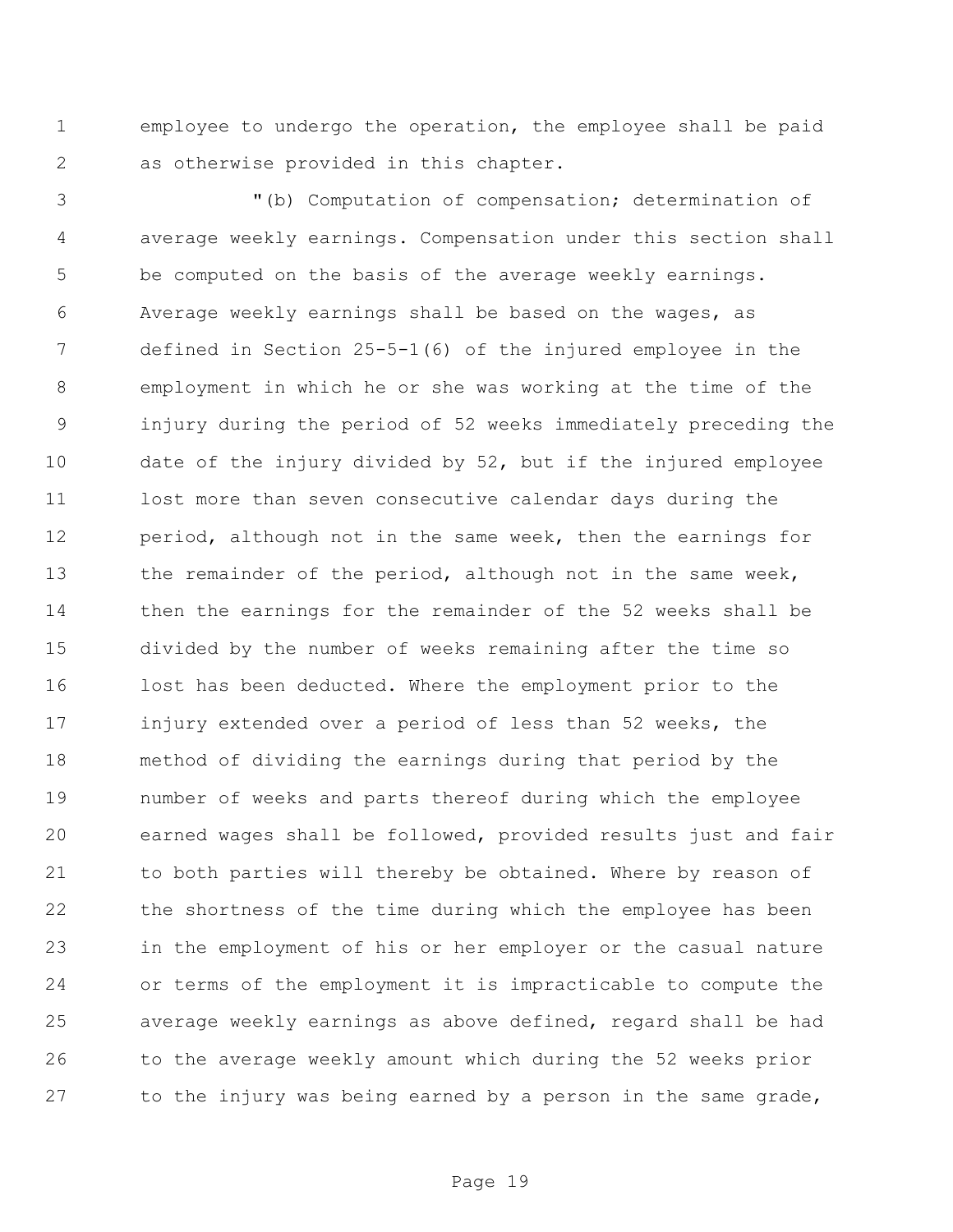employed at the same work by the same employer, and if there is no person so employed, by a person in the same grade employed in the same class of employment in the same district. Whatever allowances of any character made to an employee in lieu of wages are specified as part of the wage contract shall be deemed a part of his or her earnings.

 "(c) Setoff for other recovery. In calculating the amount of workers' compensation due:

 $(1)$  The employer may reduce or accept an assignment from an employee of the amount of benefits paid pursuant to a disability plan, retirement plan, or other plan providing for sick pay by the amount of compensation paid, if and only if the employer provided the benefits or paid for the plan or plans providing the benefits deducted.

 "(2) The employee shall forfeit to the employer all compensation paid for any period to which is attributed any award of back pay either by a court, administrative agency, arbitration, or settlement, provided, however, social security payments shall not be included herein.

 "(3) If an employer continues the salary of an injured employee during the benefit period or pays similar compensation during the benefit period, the employer shall be allowed a setoff in weeks against the compensation owed under this article. For the purposes of this section, voluntary contributions to a Section 125-cafeteria plan for a disability or sick pay program shall not be considered as being provided by the employer.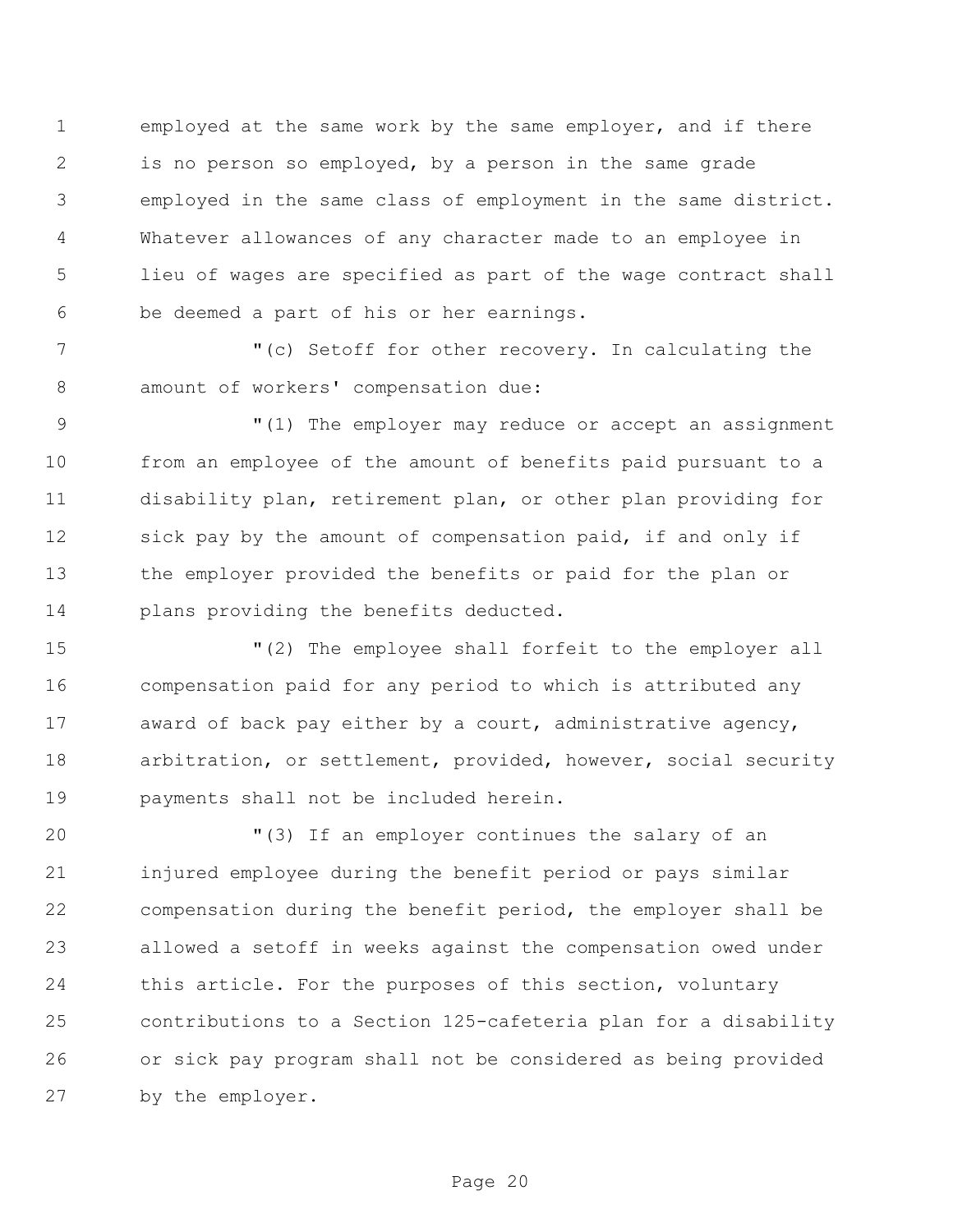"§25-5-77.

 "(a) In addition to the compensation provided in this article and Article 4 of this chapter, the employer, where applicable, shall pay the actual cost of the repair, refitting, or replacement of artificial members damaged as the result of an accident arising out of and in the course of employment, and the employer, except as otherwise provided in 8 this amendatory act, shall pay an amount not to exceed the prevailing rate or maximum schedule of fees as established herein of reasonably necessary medical and surgical treatment and attention, physical rehabilitation, medicine, medical and surgical supplies, crutches, artificial members, and other apparatus as the result of an accident arising out of and in 14 the course of the employment, as may be obtained by the injured employee or, in case of death, obtained during the period occurring between the time of the injury and the employee's death therefrom. If the employee is dissatisfied with the initial treating physician selected by the employer 19 and if further treatment is required, the employee may so advise the employer, and the employee shall be entitled to select a second physician from a panel or list of four physicians selected by the employer. If surgery is required and if the employee is dissatisfied with the designated surgeon, he or she may so advise the employer, and the employee shall be entitled to select a second surgeon from a panel or list of four surgeons selected by the employer. If four physicians or surgeons are not available to be listed,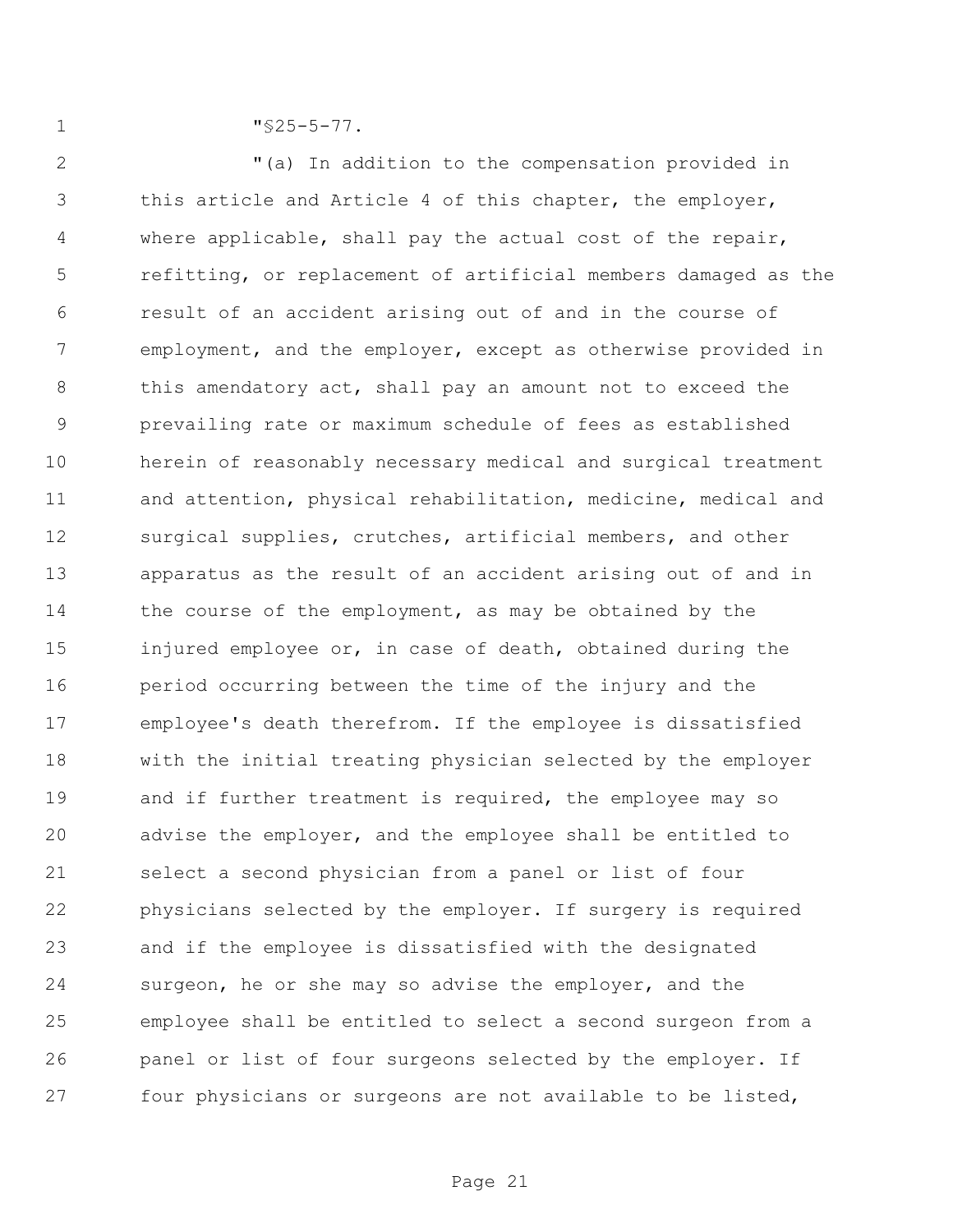the employer shall include on the list as many as are available. The four physicians or surgeons selected by the employer hereunder shall not be from or members of the same firm, partnership, or professional corporation. The total liability of the employer shall, unless otherwise provided in this chapter, not exceed the prevailing rate or the maximum schedule of fees as established herein. Notwithstanding the foregoing, in ascertaining the prevailing rate of reimbursement or payment with regard to participating hospitals and ambulatory surgical centers or outpatient 11 rehabilitation centers licensed by the State of Alabama, as well as diagnostic facilities accredited by the Commission on Accreditation of Rehabilitation Facilities, the prevailing 14 rate shall be negotiated with each individual hospital, ambulatory surgical center, licensed outpatient rehabilitation facility, or diagnostic facility based on that institution's treatment of comparable type cases for the 12-month period immediately preceding August 1, 1992. These rates shall be updated every 12 months thereafter. Initial rates shall be established within six months of August 1, 1992. For those non-participating hospitals the prevailing rate shall be determined by a committee. In the first year following August 1, 1992, the committee shall be composed of five members. The director shall appoint one member from the Department of Industrial Relations and two members from the community in which the non-participating hospital is located. The non-participating hospital shall appoint two members. This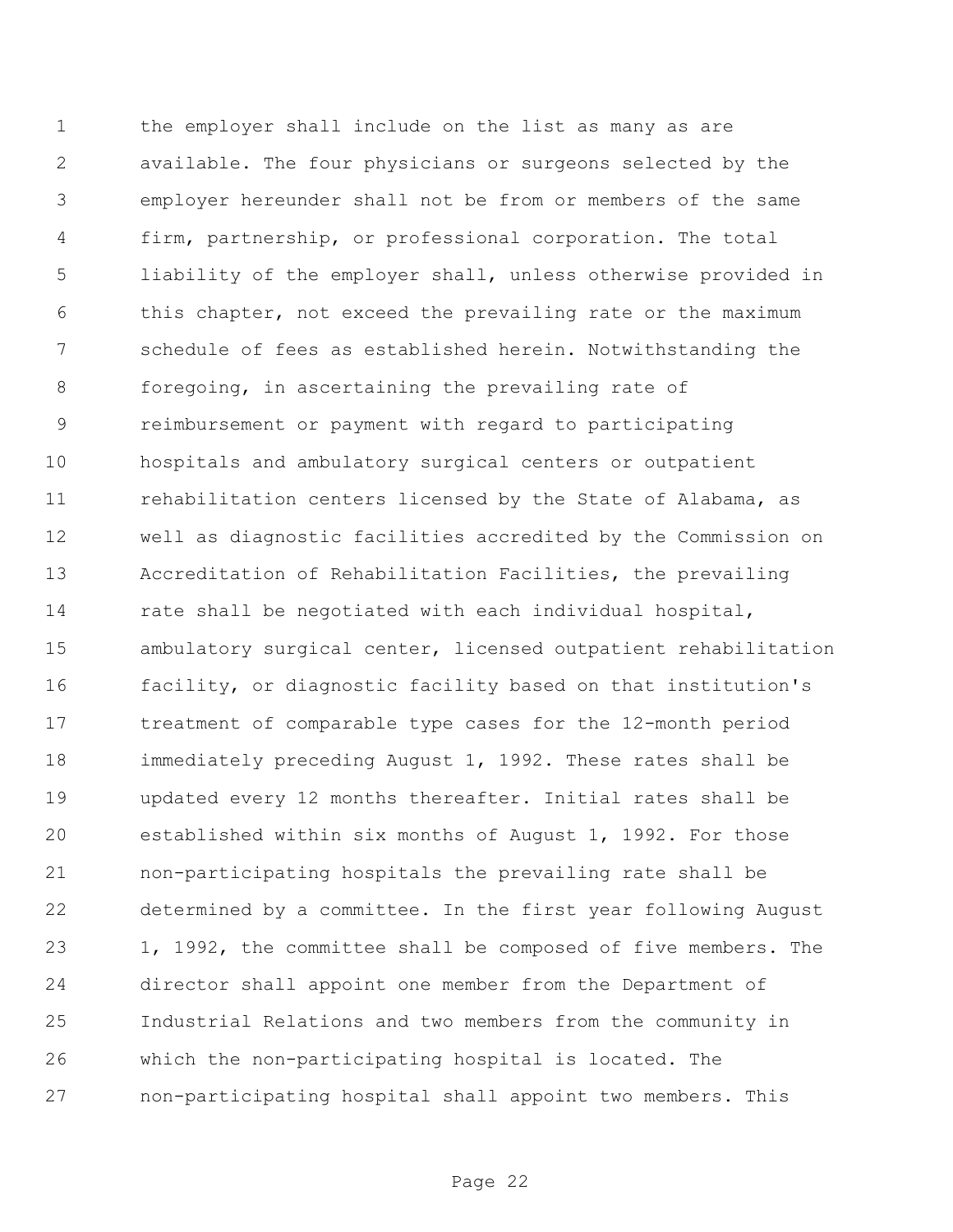committee shall by a majority vote establish the maximum rates of reimbursement or payment for the non-participating hospital, and the hospital shall be bound for one year by the determined rates of reimbursement or payment for workers' compensation cases. If, following the first year after the rates were established by this committee, the hospital is again non-participating, then another committee shall be appointed. This second committee shall have three members selected by the non-participating hospital and two members selected by the director. The committee composition shall alternate as above described each year the hospital is non-participating. The total liability of the employer shall not exceed the rates established by the committee. This committee, in determining the rates of reimbursement or payments to the hospital, may consider such factors as the 16 size, staffing, and medical equipment of the hospital, and any other factors which the committee may consider relevant. If an insurer of the employee or a benefit association has paid or is liable for the employee's medical, surgical, and hospital service or for a part thereof, or if the employee is entitled 21 to the same or a part thereof, from any source whatever by virtue of any agreement or understanding or law, state or federal, without any loss of benefit to the employee, the employer shall not be required to pay any part of the expense. If the benefits are insufficient to pay all the employee's expense, the employer shall be liable for the deficiency only. All cases of dispute as to the necessity and value of the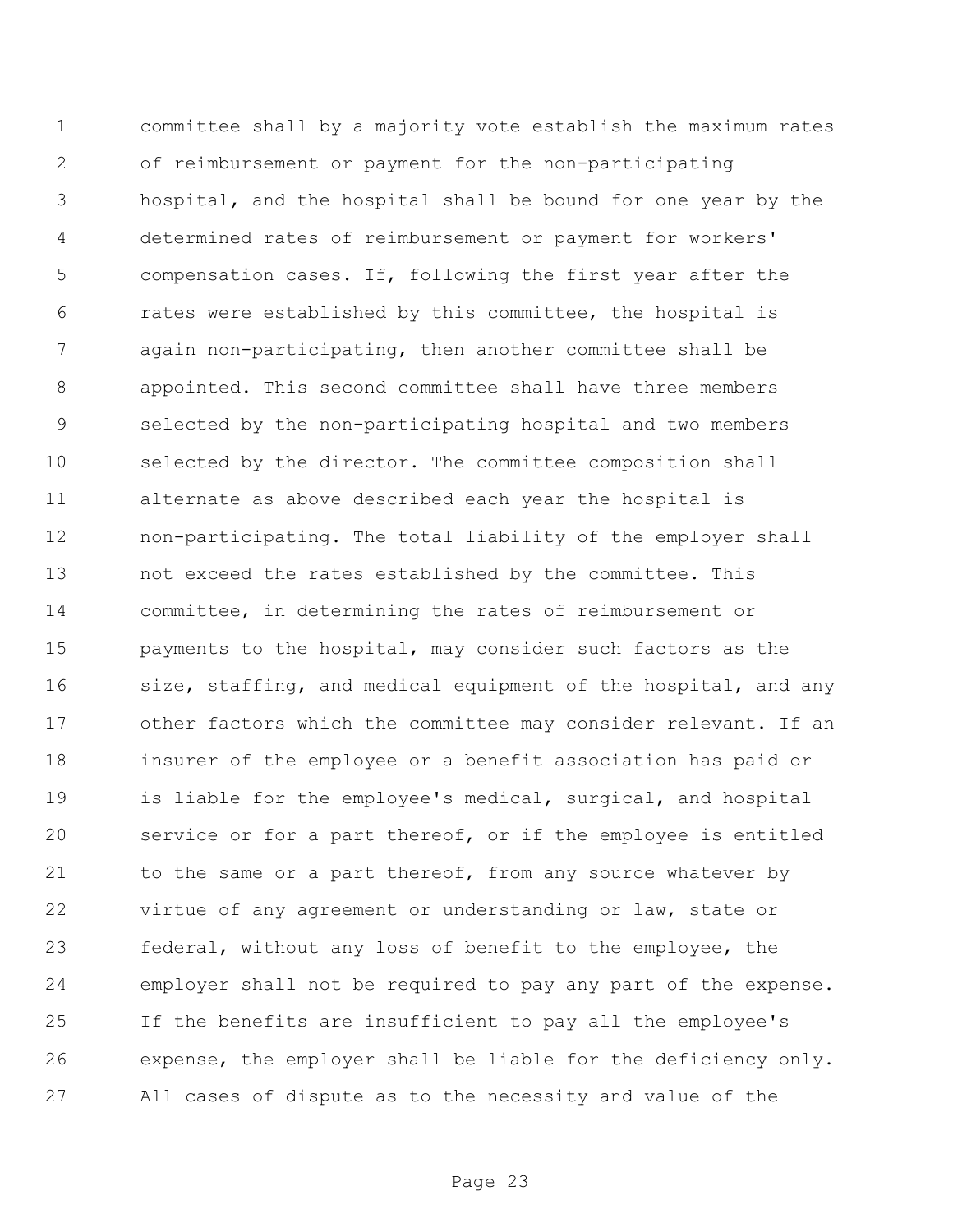services shall be determined by the tribunal having jurisdiction of the claim of the injured employee for compensation.

 "(b) If requested to do so by the employer, the injured employee shall submit to examination by the employer's physician at all reasonable times, but the employee shall have the right to have a physician of his or her own selection present at the examination, in which case the employee shall be liable to the physician of his or her own selection for his or her services. The employer shall pay for the services of the physician making the examination at the instance of the employer. If a dispute arises as to the injury, or as to the extent of the disability therefrom, the court may, at the 14 instance of either party or of its own motion, appoint a neutral physician of good standing and ability to make an examination of the injured employee and to report his or her findings to the court, the expense of which examination shall be borne equally by the parties. If the injured employee **refuses to comply with reasonable request for examination, or**  refuses to accept the medical service or physical rehabilitation, which the employer elects to furnish under this chapter, the employee's right to compensation shall be suspended and no compensation shall be payable for the period of the refusal. A physician whose services are furnished or paid for by the employer, or a physician of the injured employee who treats or makes or is present at any examination of an injured employee may be required to testify as to any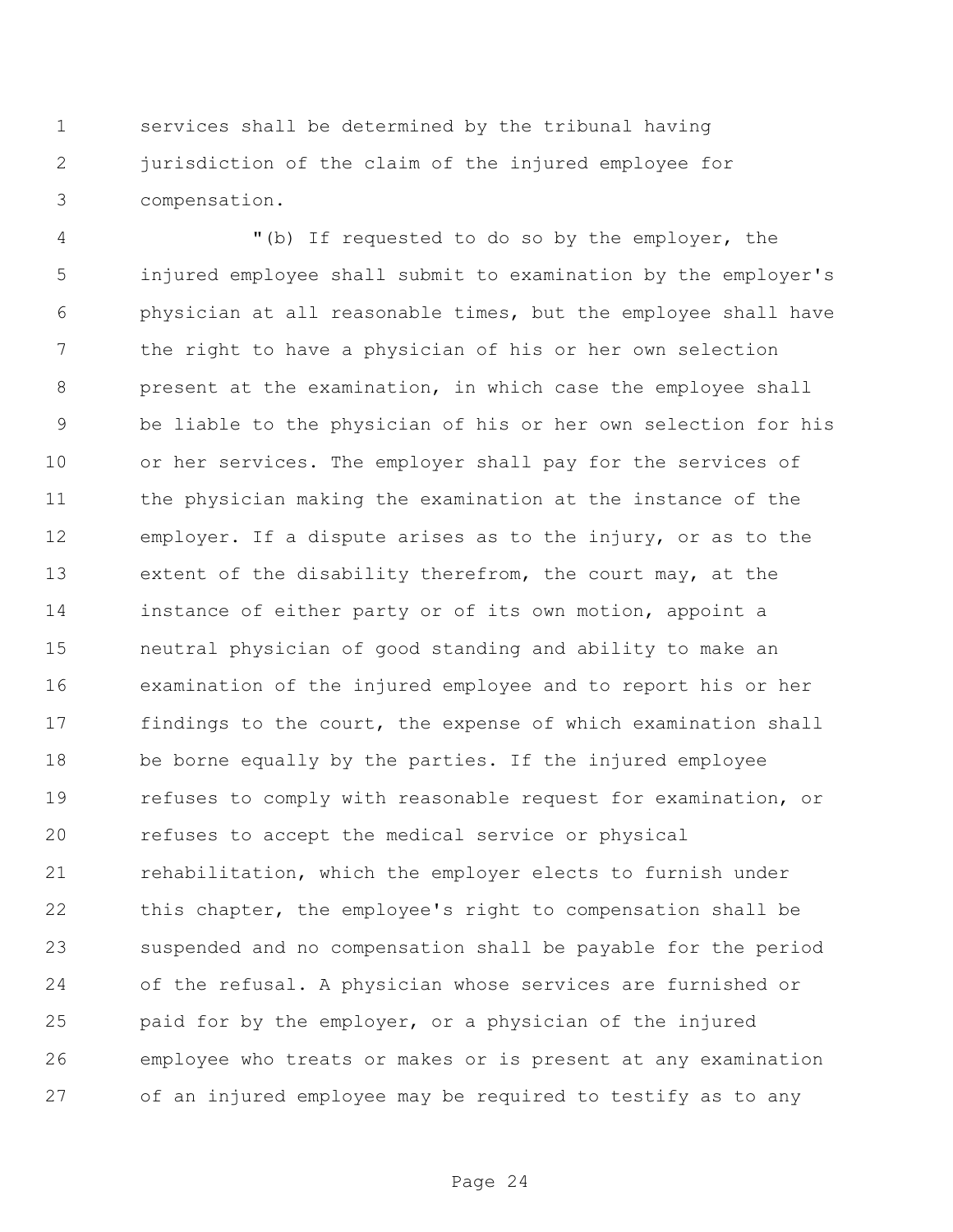knowledge obtained by him or her in the course of the treatment or examination as the treatment or examination related to the injury or the disability arising therefrom. The physician shall, upon written request of the injured employee or his or her employer and without consent of or notice to the employee or employer not making the request, furnish the injured employee or his or her employer a written statement of his or her professional opinion as to the extent of the injury and disability. In all death claims where the cause of death is obscure or is disputed, any interested party may require an autopsy, the cost of which is to be borne by the party demanding the autopsy. The term "physicians" shall include medical doctor, surgeon, and chiropractor. A hospital, medical clinic, rehabilitation service, or other person or entity providing treatment to an employee or providing facilities at which the employee receives treatment shall, upon the written 17 request of the employee or of the employer, furnish, at a 18 reasonable cost, the employee or the employer a copy of the records, including X-rays and laboratory reports, relating to the treatment of the injured employee. The copy may be furnished without the consent of or notice to the employee or employer not making the request. A physician, hospital, medical clinic, rehabilitation service, or other person or entity providing written statement of professional opinion or copies of records pursuant to this subsection shall not be liable to any person for a claim arising out of the release of medical information concerning the employee.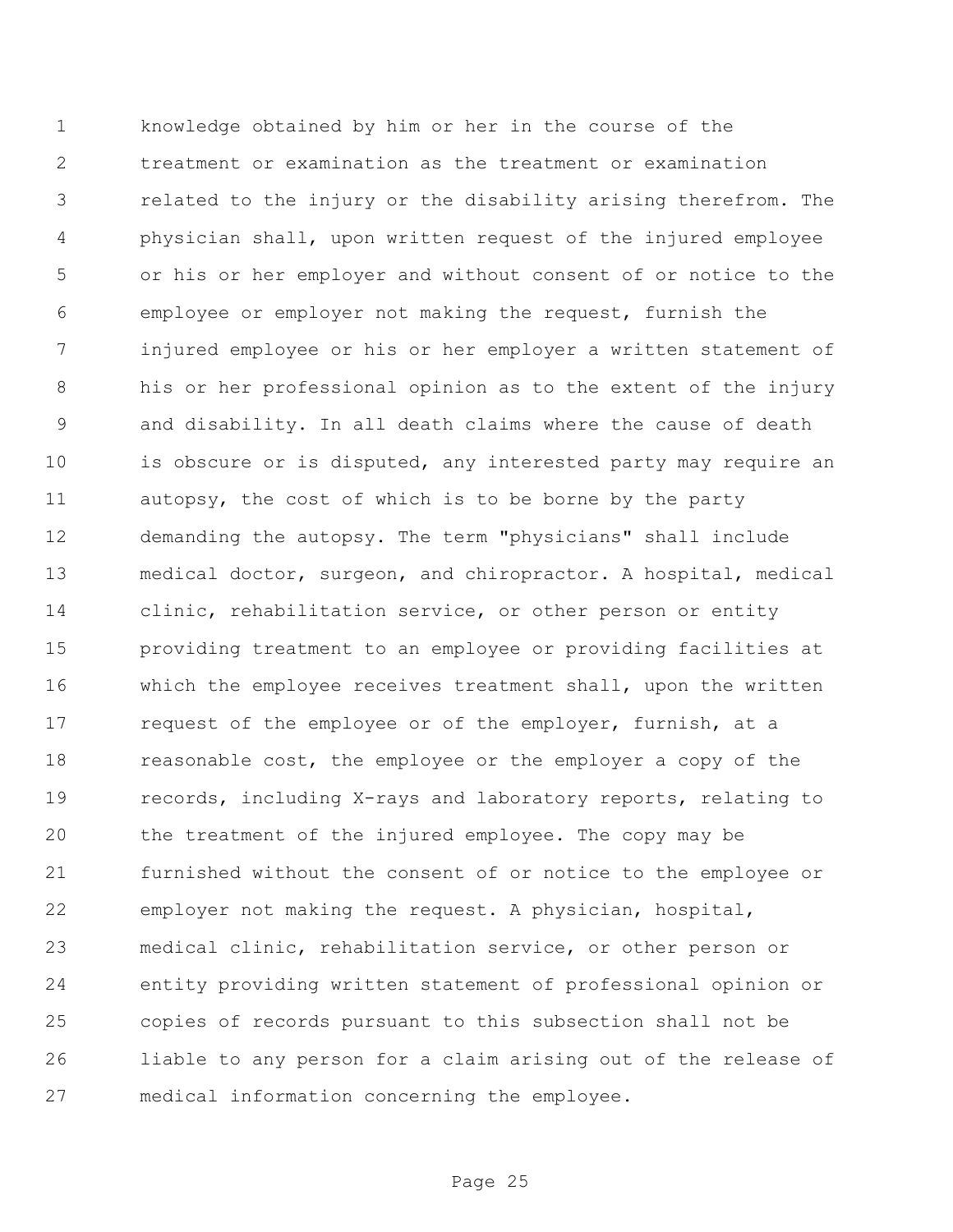"(c) If the employer so elects, the employee shall submit to and undergo vocational rehabilitation at the employer's expense through a vocational rehabilitation specialist, who shall be qualified to render competent vocational rehabilitation service. If an employee who is unable in the opinion of the treating physician to return to his or her former employment shall request vocational rehabilitation and if both a vocational rehabilitation specialist and a treating physician, the cost of whose service 10 is the obligation of the employer under this section, shall express their opinions in writing that in the judgment of each of them vocational rehabilitation is reasonably calculated to restore the employee to gainful employment and is in the best interest of the employee, the cost of the rehabilitation shall be borne by the employer. The cost, where rehabilitation requires residence at or near a facility or institution away from the employee's customary residence, shall include 18 reasonable charges for the employee's necessary board, lodging, and travel.

 "(d) If an employee refuses, without the consent of 21 the court, to accept vocational rehabilitation at the employer's request, the refusal shall result in loss of compensation for the period of refusal.

 "(e) All disputes with regard to vocational rehabilitation may be submitted to the court for resolution.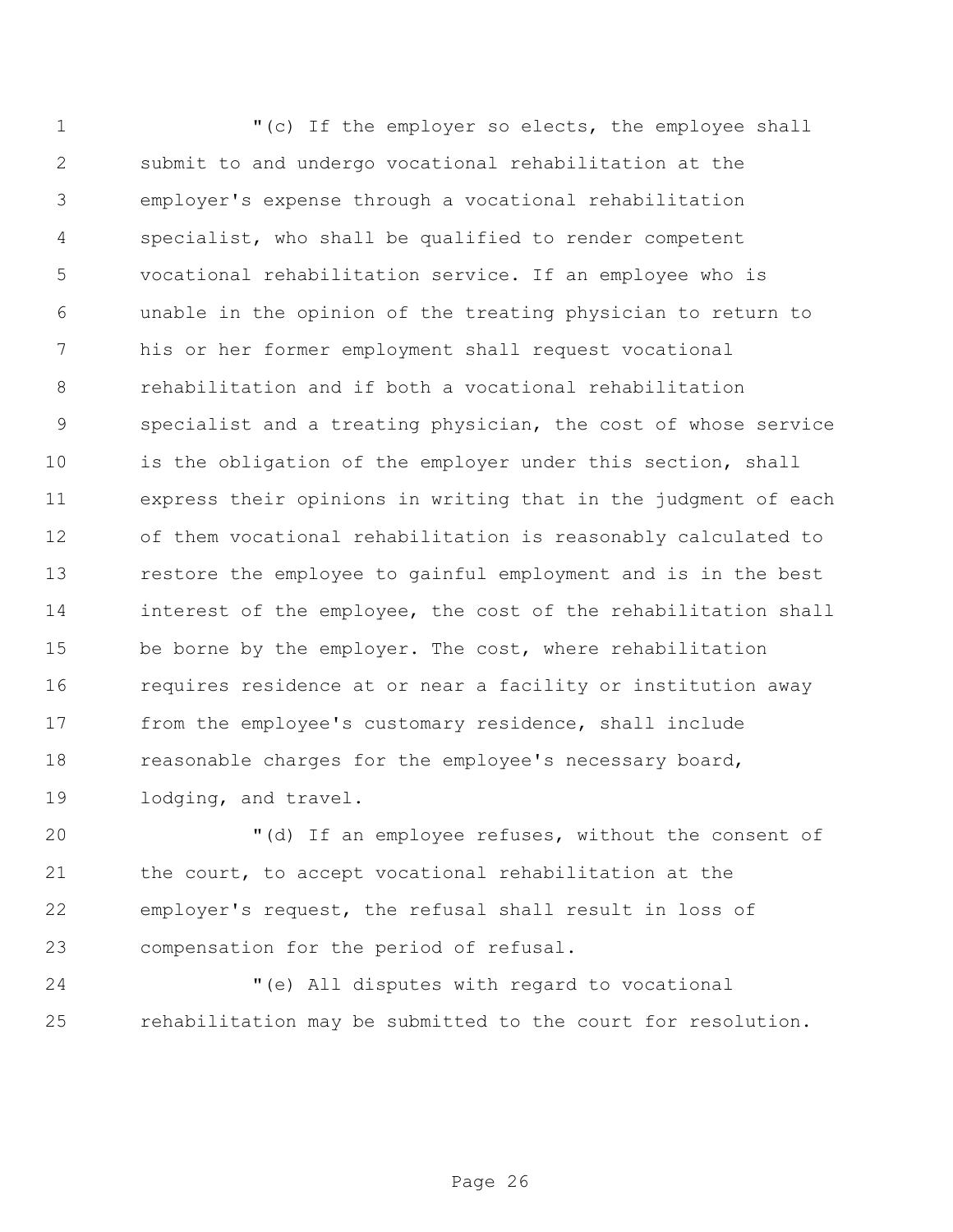1 The employer shall pay mileage costs to and from medical and rehabilitation providers at the same rate as provided by law for official state travel.

 "(g) In a compensable workers' compensation claim, the injured employee shall not be liable for payment of any authorized and compensable medical expenses associated with 7 the workers' compensation claim.

 "(h) All undisputed medical reimbursements or payments shall be made within 25 working days of receipt of claims in the form specified in Section 25-5-3. There shall be added to any undisputed medical invoice which is not paid within 25 working days an amount equal to 10 percent of the unpaid balance.

 If the employer or insurer responsible for payment of the claim fails to add the additional 10 percent to the claim as required by this section, the person, firm, corporation, or partnership providing the medical service for which payment has been delayed beyond the period specified in this section may file a written complaint stating that fact with the director. Upon investigation, if the director determines that the facts stated in the complaint are true, then in that event the director shall order the employer or insurer to pay to the provider the amount of the claim and any applicable penalty, and in addition may assess a civil monetary penalty in amount not to exceed \$500 against the employer or insurer, payment of which shall be made to the director within 30 days of the notice of assessment.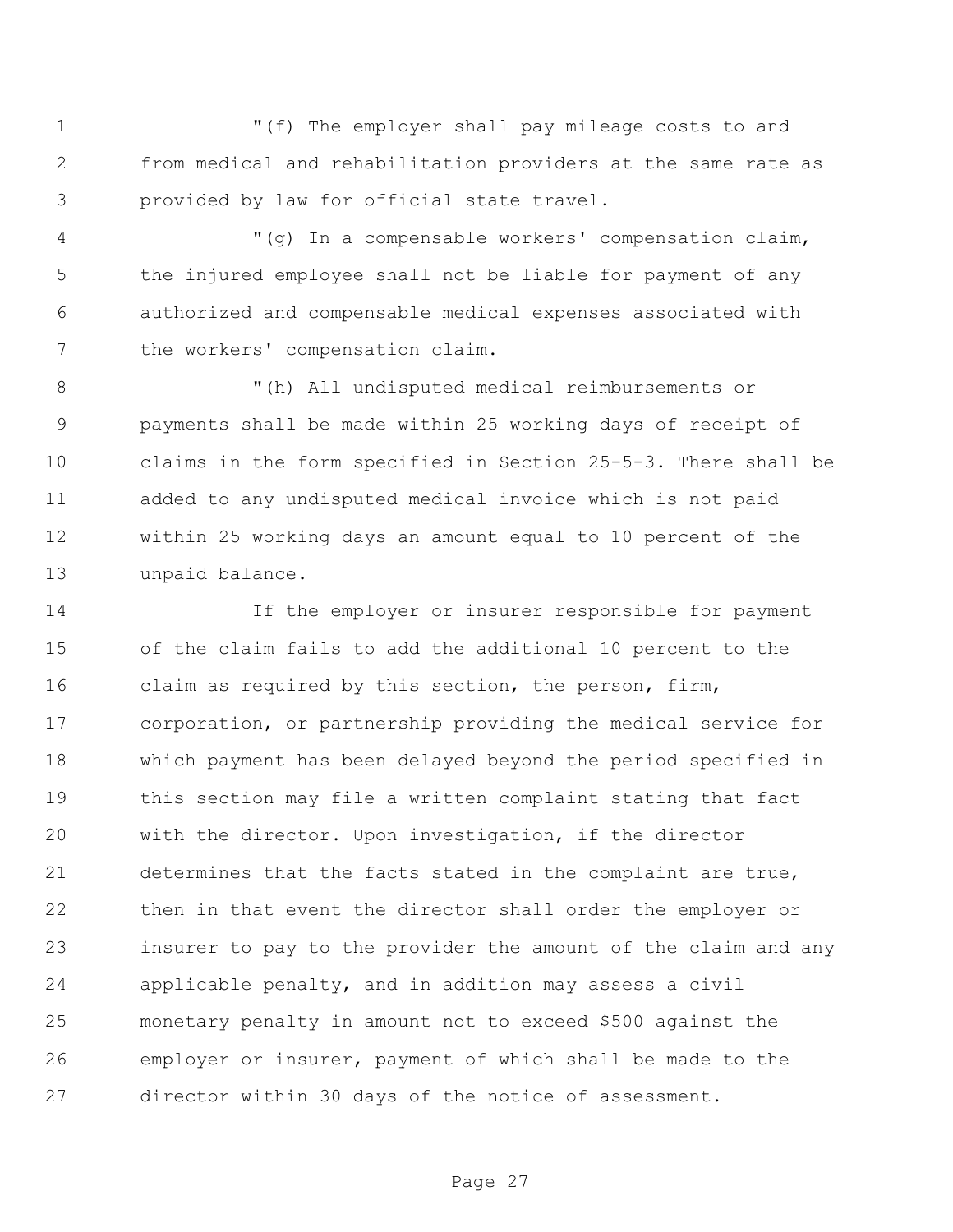1 The Music of the Music of the Music Provider, is a lead to Music of the Music of the Music Provider, is entitled to a review by an ombudsman of medical services that are provided or for which authorization of payment is sought if any party or the health care provider has any of the following: "(1) Been denied payment or had the charge reduced for medical services rendered.  $(2)$  Been denied authorization for the payment of services requested or performed when authorization is required. "(3) Been ordered by the director to refund payments received for the provision of medical services. "(4) A party to a medical dispute that remains unresolved after a review of medical services as provided by this section may petition the court for relief. "(5) In any review under this subsection of medical services provided by a physician, any party to a dispute may request that the ombudsman consult with an independent medical expert for the purpose of obtaining advice and consultation on the resolution of any issue involving medical practice. If such a request is made, the ombudsman shall select an independent medical expert from among a list of at least three names provided by the Workers' Compensation Medical Services Board in a medical specialty appropriate to the issues raised in the dispute and shall secure a written opinion from the independent medical expert. In rendering a decision or recommendation, the ombudsman shall give full consideration to